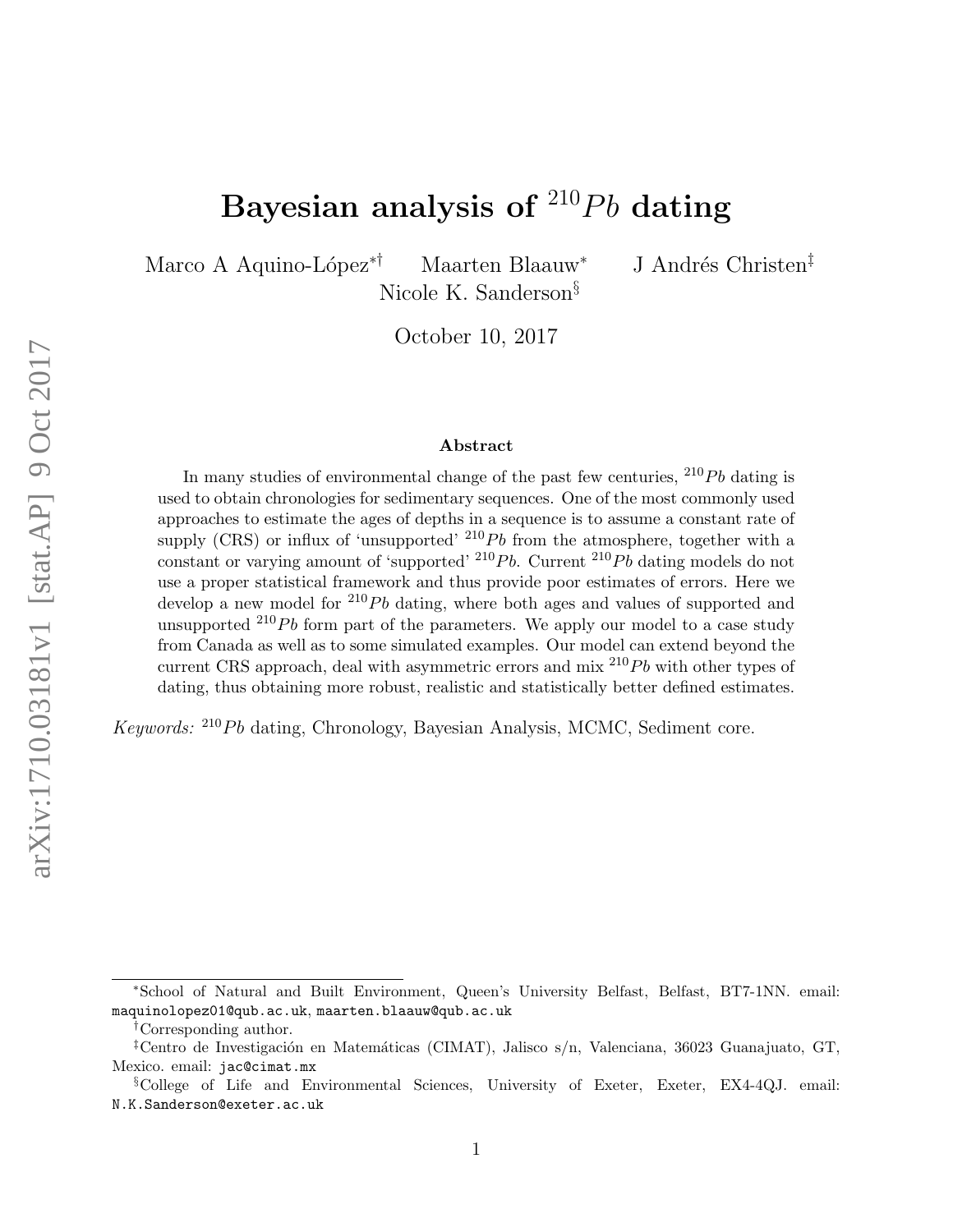## 1 Introduction

Radiometric dating is a series of techniques used to date material containing radioactive elements [\(Gunten et al., 1995\)](#page-18-0) which decay over time. These techniques use the radioactive decay equation  $(N(t) = N_0 e^{-\lambda t}$ , where  $N(t)$  is the quantity of a radioactive element left in the sample at time t,  $N_0$  is the initial quantity, and  $\lambda$  is the element's decay constant) to infer the age of the material being investigated.

<sup>210</sup>Pb (lead-210) is a radioactive isotope which forms part of the <sup>238</sup>U (uranium) series. <sup>238</sup>U (solid) is contained within most rocks and decays into <sup>226</sup>Ra (radium, solid), which later decays into <sup>222</sup>Rn (radon, gas). Since <sup>222</sup>Rn is a gas, a proportion escapes to the atmosphere where it decays into  $^{210}Pb$  (solid) which is later transported to the earth's surface by precipitation. <sup>210</sup>Pb deposited this way is labelled "unsupported" or excess <sup>210</sup>Pb  $(P^U)$ . On the other hand,  $^{222}Rn$  which decays in situ becomes what is labelled "supported" <sup>210</sup>Pb ( $P<sup>S</sup>$ ). By distinguishing between supported and unsupported <sup>210</sup>Pb one can determine the age of the sediment through measuring the  $^{210}Pb$  at a depth d and compare it to the rest of the sediment.

The sediments within lakes, oceans and bogs contain layers of biotic and abiotic fossils, which can be used as indirect time-series of environmental dynamics as the sediments accumulate over time.. Whereas both unsupported and supported  $^{210}Pb$  decay over time, supported  $^{210}Pb$  is replenished through decay from radon contained within the sediment. That is why the concentration of supported  $^{210}Pb$  remains at equilibrium while that of the unsupported <sup>210</sup>Pb decreases and eventually reaches zero. This is the basis for <sup>210</sup>Pb dating. Given its relatively short half-life of 22.3 years, <sup>210</sup>Pb has been used to date recent ( $\lt$  200 yr old) sediments. This time period is of particular importance when studying the effects of humans on the environment. Unfortunately, the current dating models were not created within a statistical framework. This has given place to a series of uncertainty approximations [\(Appleby, 2001;](#page-17-0) [Sanchez-Cabeza et al., 2014\)](#page-19-0). Here we introduce both a new treatment of  $^{210}Pb$  data and a dating model created within a statistical framework, with the objective of providing more reliable measures of uncertainty.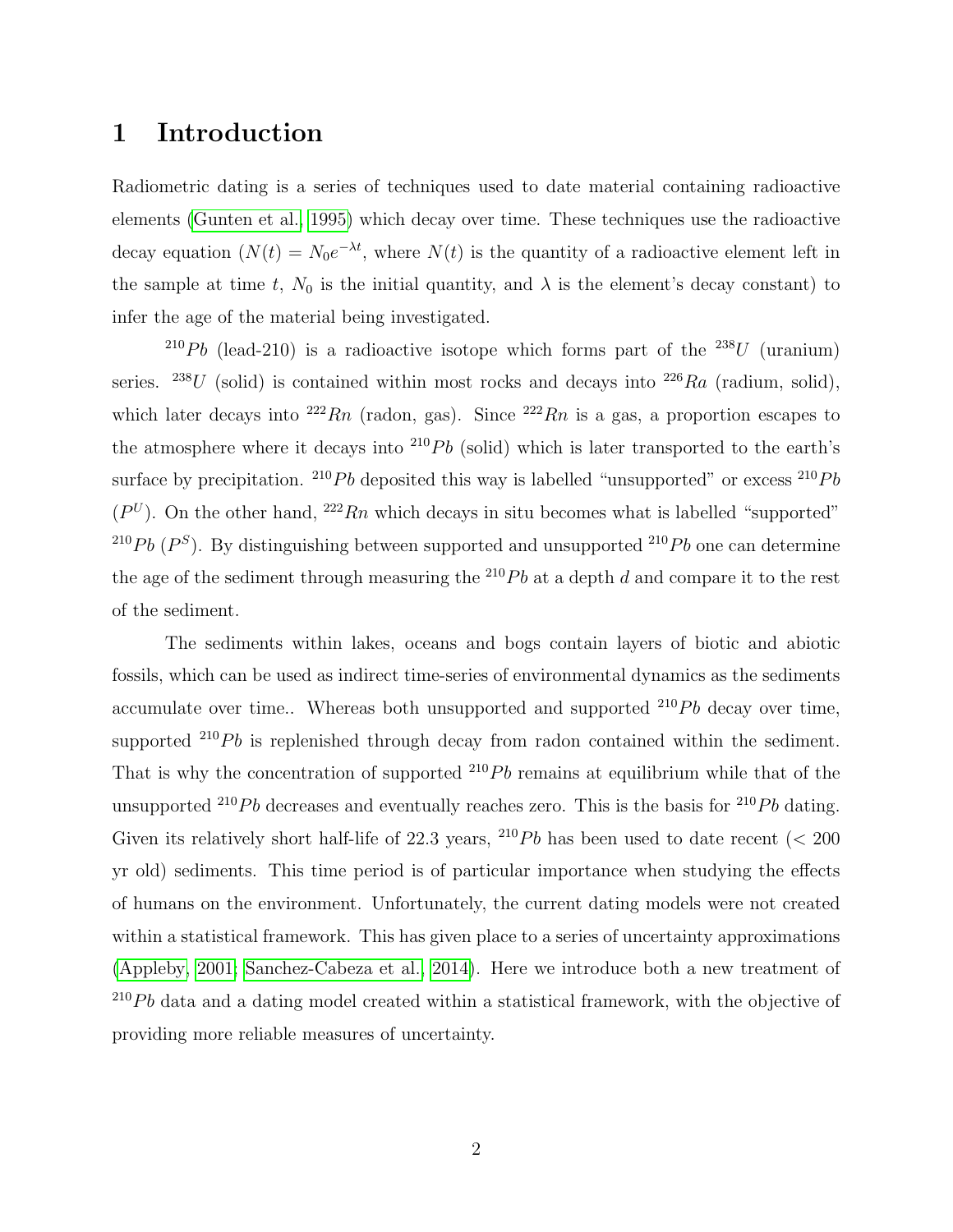## <span id="page-2-0"></span>2 Modelling of  $^{210}Pb$  data

As outlined above, within sediment  $^{210}Pb$  is naturally formed from two sources – from surrounding sediment and rocks containing  $^{238}U$  (supported), and from the atmosphere through  $^{220}Rn$  (unsupported). Modelling these two sources of  $^{210}Pb$  is crucial to the development of age-depth models. Since supported and unsupported  $^{210}Pb$  are indistinguishable from each other, in order to model both sources, we have to make assumptions depending on the measurement techniques used. Measurements of  $^{210}Pb$  can be obtained by alpha or gamma spectrometry. The latter technique also provides estimates of other isotopes such as  $^{226}Ra$ , which can be used as a proxy of the supported  $^{210}Pb$  in a sample [\(Krishnaswamy et al.,](#page-18-1) [1971\)](#page-18-1).

## 2.1 Supported  $^{210}Pb$

If gamma spectrometry is used, supported  $^{210}Pb$  can be assumed to be equal to the concentrations of <sup>226</sup>Ra. When the sediments are analysed using alpha spectrometry, <sup>226</sup>Ra measurements are not available and estimates of the supported activity can only be obtained by analysing sediment which reached background (samples which no longer contain unsupported <sup>210</sup>Pb). When alpha spectrometry is used, a constant supported <sup>210</sup>Pb is assumed. These two different ways of inferring the supported activity can be formalised by the following equations:

<span id="page-2-1"></span>
$$
P_i^T = P_i^S + P_i^U,\tag{1}
$$

$$
P_i^T = P^S + P_i^U,\t\t(2)
$$

where  $P_i^T$  is the total <sup>210</sup>Pb,  $P_i^U$  is the unsupported <sup>210</sup>Pb and  $P_i^S$  is the supported <sup>210</sup>Pb in sample  $i$ . Depending on the site and availability of measuring techniques, one of these equations can be used to differentiate supported from unsupported  $^{210}Pb$ .

### 2.2 Unsupported  $^{210}Pb$

In order to model the unsupported  $^{210}Pb$ , some assumptions have to be made regarding the precipitation of this material from the atmosphere. A reasonable assumption for this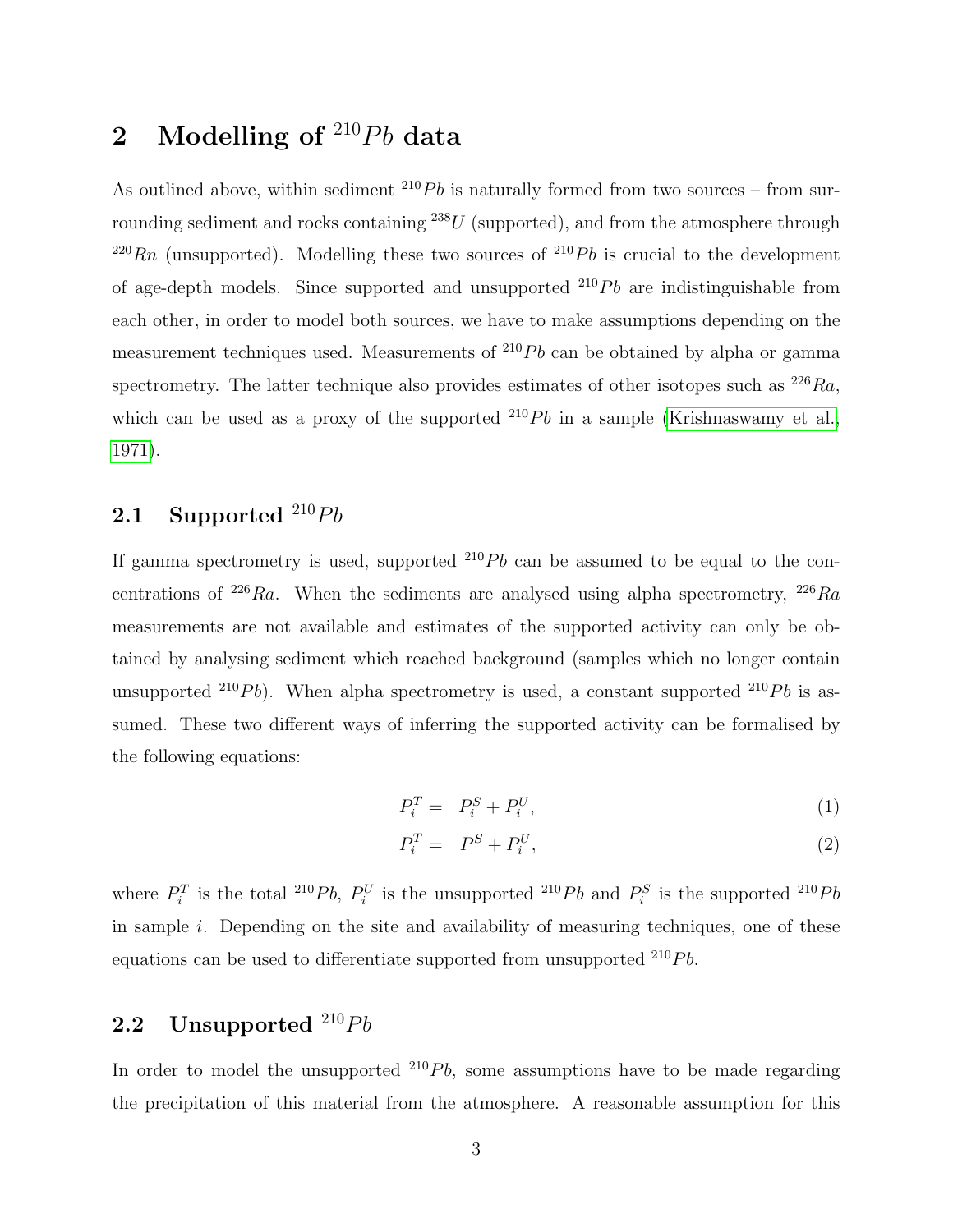phenomenon is the constant flux or rate of supply [\(Appleby and Oldfield, 1978\)](#page-18-2), which implies that for fixed periods of time the same amount of  $^{210}Pb$  is supplied to the site.

Following [Appleby and Oldfield](#page-18-2) [\(1978\)](#page-18-2), the assumption of a constant rate of supply implies that the initial concentration of  $^{210}Pb$  at depth x (which is linked to age by a function  $t(x)$ ),  $P_0^U(t(x))$ , weighed by the dry mass sedimentation rate  $r(t(x))$ , is constant throughout the core:

<span id="page-3-0"></span>
$$
P_0^U(t(x))r(t(x)) = \Phi
$$
\n(3)

where  $\Phi$  is a constant. The dry sedimentation rate is the speed at which the sediment accumulates, weighed by the sediment's density at such depth, i.e.

$$
r(t(x)) = \rho(x)\frac{dx(t)}{dt},\tag{4}
$$

where  $\rho(x)$  is defined as the density of the sediment at depth x and  $\frac{dx(t)}{dt}$  is the rate at which the core accumulates with respect to time. Considering that the relationship between depth and time is expressed by the function  $t(x)$ , then  $x(t)$  is the inverse function of time, and since  $t(x)$  is a one-to-one function

<span id="page-3-1"></span>
$$
r(t(x)) = \rho(x) \left[ \frac{dt(x)}{dx} \right]^{-1}.
$$
\n(5)

Since  $^{210}Pb$  is a radioactive isotope it follows from the radioactive decay equation that

<span id="page-3-2"></span>
$$
P^{U}(x) = P_0^{U}(t(x))e^{-\lambda t(x)},
$$
\n(6)

where  $P^{U}(x)$  is the concentration of unsupported <sup>210</sup>Pb found at depth x, and  $\lambda$  is the <sup>210</sup>Pb half-life. Using equations [\(3\)](#page-3-0), [\(5\)](#page-3-1), and [\(6\)](#page-3-2) the following relationship is obtained,

$$
\rho(x)P^{U}(x) = \frac{dt(x)}{dx} \Phi e^{-\lambda t(x)}.
$$
\n(7)

Considering that  $^{210}Pb$  is measured over a slice or section of the sediment, this relationship has to be integrated over such section to be related to the corresponding measurement, that is,

<span id="page-3-3"></span>
$$
A_{(a,b)}^U = \int_a^b \rho(z) P^U(z) dz
$$
  
= 
$$
\int_a^b \Phi e^{-\lambda t(z)} \frac{dt(z)}{dz} dz
$$
  
= 
$$
\int_{t(a)}^{t(b)} \Phi e^{-\lambda y} dy,
$$
 (9)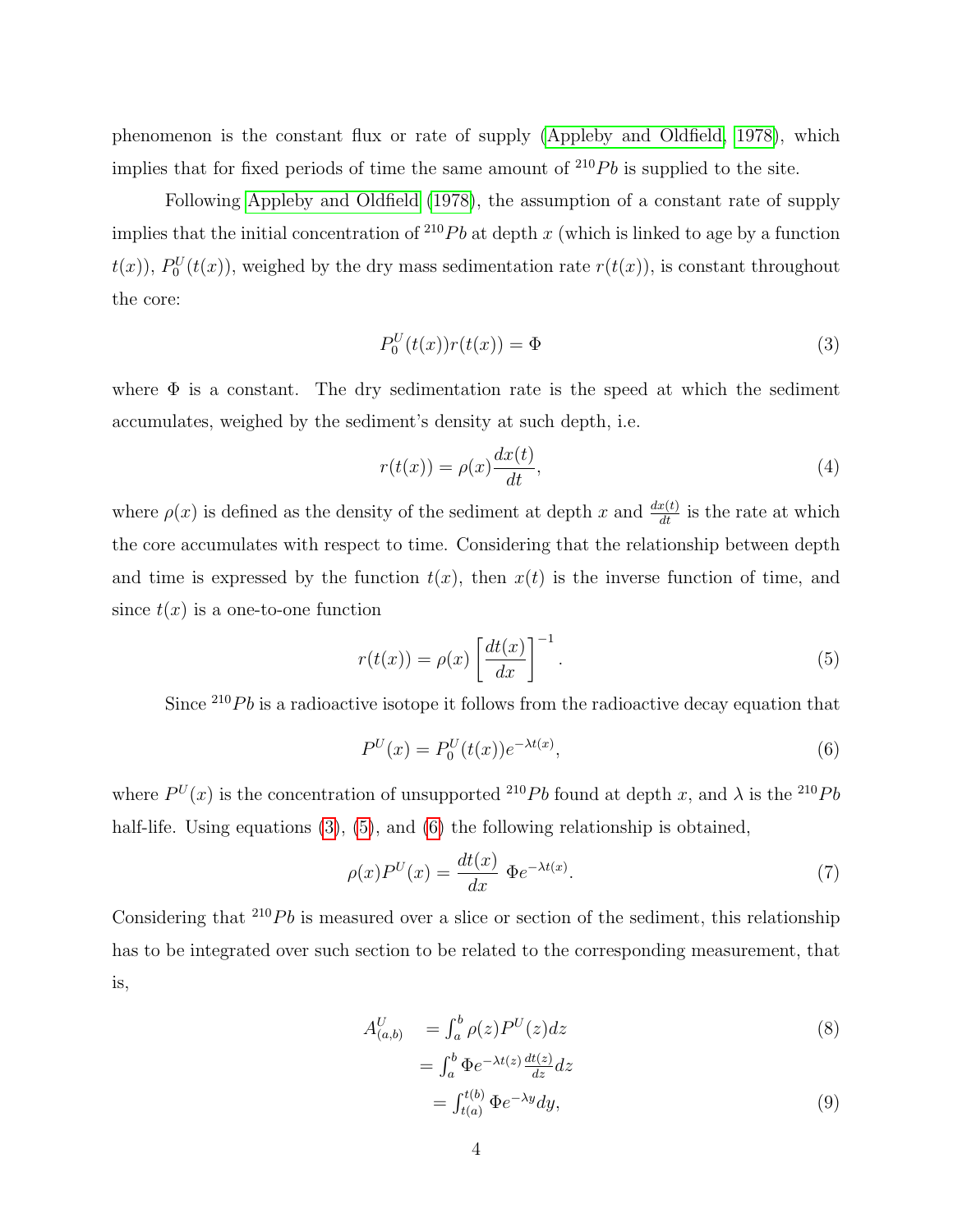where  $(a, b)$  are the lower and upper depths of the sample respectively and  $A_{(a,b)}^U$  is the activity in section  $(a, b)$ . Equation [\(9\)](#page-3-3) provides a link between the age-depth function  $t(x)$ and the unsupported activity in a given section. This is the primary tool to construct an age-depth model based on a constant rate of supply.

## 3 Current approach

The Constant Rate of Supply (CRS) [\(Goldberg, 1963;](#page-18-3) [Robbins, 1978;](#page-18-4) [Appleby and Oldfield,](#page-18-2) [1978\)](#page-18-2) model is the most commonly used  $^{210}Pb$  dating model. It uses the constant rate of supply assumption presented in section [2,](#page-2-0) and the following equations to obtain a chronology:

<span id="page-4-0"></span>
$$
A^{U}(x) = \int_{x}^{\infty} \rho(z) P^{U}(z) dz,
$$
\n(10)

$$
A^{U}(0) = \int_0^\infty \rho(z) P^{U}(z) dz, \qquad (11)
$$

$$
t(x) = \frac{1}{\lambda} \ln \left( \frac{A(0)}{A(x)} \right), \tag{12}
$$

where  $A^{U}(x)$  is the remaining unsupported activity below x, and  $A^{U}(0)$  is the unsupported activity in the whole core. The CRS model can be summarized by equation [\(12\)](#page-4-0) and from its term  $A^{U}(0)$  one can deduce that this model depends strongly on measuring activity throughout the whole core. The effect of wrongly estimating this variable is described in [Appleby](#page-17-1) [\(1998\)](#page-17-1). If the activity cannot be measured throughout the entire core, interpolation is suggested [\(Appleby, 2001\)](#page-17-0). Moreover, if the lowest sample has not reached background, and thus still contains unsupported  $^{210}Pb$ , extrapolation is suggested.

Because this model is based only on the unsupported activity, precise estimates of supported  $^{210}Pb$  are necessary in order to obtain reliable estimates of the unsupported  $^{210}Pb$ . Depending on the equipment used to obtain the  $^{210}Pb$  concentrations, and on the model used to distinguish supported from unsupported  $^{210}Pb$ , this could be problematic. Wrongly estimating this variable will directly impact the estimate of  $A(0)$  which will in consequence affect the resulting chronology.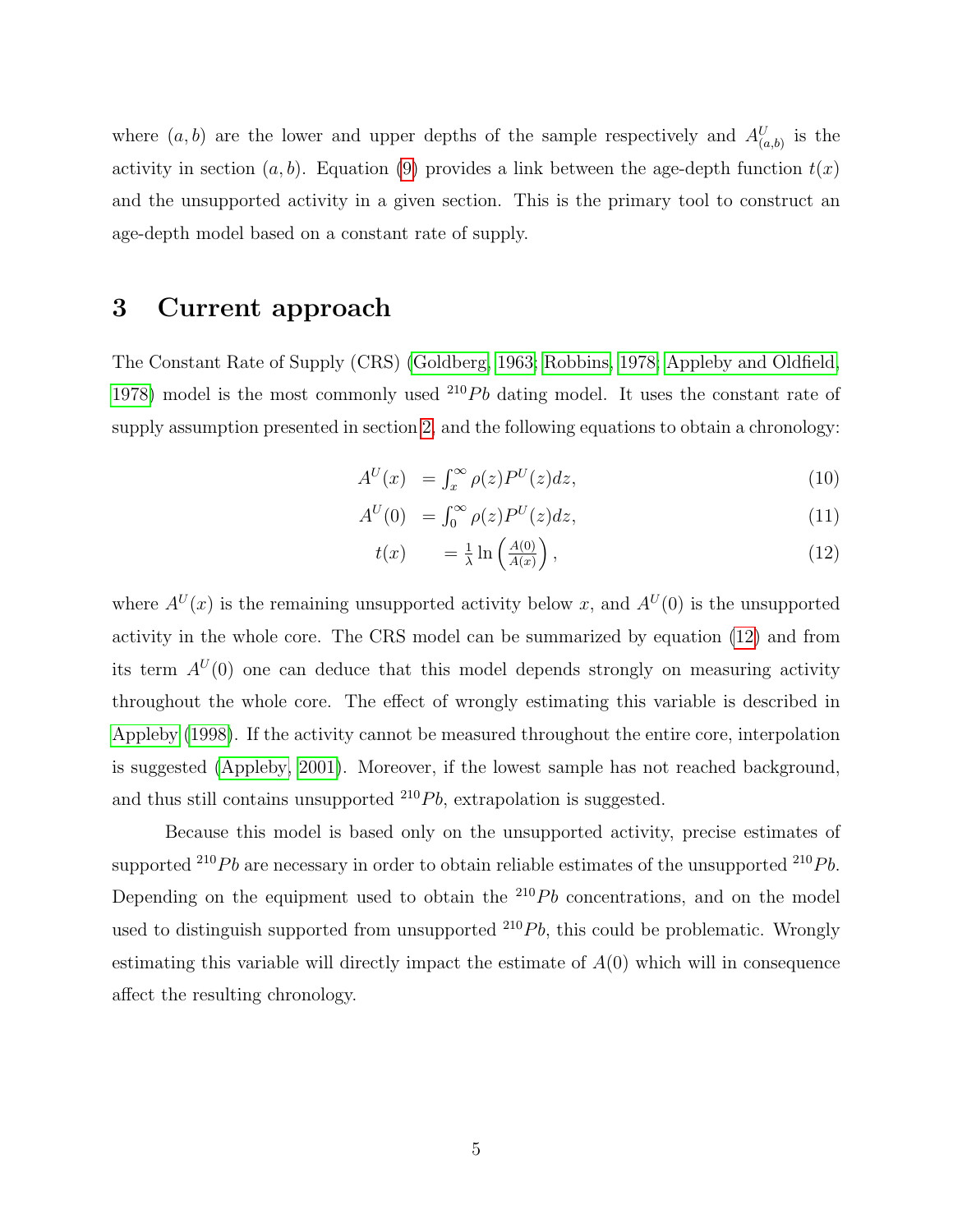#### <span id="page-5-0"></span>3.1 Example

To show the results of the current approach and later compare them to ours, data obtained from a site in Havre-St-Pierre, Quebec, Canada will be used. The core (HP1C) was obtained in July 2012 and was analysed using alpha spectrometry at Exeter University, UK . Table [1](#page-20-0) contains the data from core HP1C. As previously mentioned, alpha spectrometry does not provide estimates of  $^{226}Ra$  as is the case for beta spectrometry, but instead, contrary to the latter, it can measure far smaller quantities of  $^{210}Pb$ . To date this core, the CRS model was calculated using the recommendations in [Appleby](#page-17-0) [\(2001\)](#page-17-0).

One of the first steps to apply the CRS model is to identify the supported  $^{210}Pb$ . For this purpose the last 4 samples were averaged to obtain an estimate of  $8.11 \frac{Bq}{kg}$  and a standard deviation of 1.01 for the supported activity. This value was subtracted from the total  $^{210}Pb$ for each sample, to obtain estimates of unsupported activity. Following [Appleby](#page-17-0) [\(2001\)](#page-17-0) one can obtain the dating shown in Figure [1.](#page-6-0) This methodology requires very strong assumptions regarding independence, given the fact that it uses accumulated activity as the primary tool for inference. We now introduce our formal statistical approach for  $^{210}Pb$  dating, to solve this and several other issues inherent in the usual CRS technique just described.

## 4 A statistical approach to  $^{210}Pb$  dating

Let the concentration of <sup>210</sup>Pb in a sample taken from section  $(x_i-\delta, x_i)$  be a random variable  $p_i$ . In this case, it is important to clarify that this is not the cumulative concentration or activity, from the surface to depth  $x_i$ , but rather it is the concentration found from depth  $x_i - \delta$  to  $x_i$  where  $\delta$  is the sample's thickness. Each concentration of <sup>210</sup>Pb  $(p_i)$  is measured separately and therefore it is safe to assume that each sample is independent of the other measurements and is normally distributed with mean the true concentration  $P_i$ , and variance as reported by the laboratory:

$$
p_i \mid P_i \sim \mathcal{N}\left(P_i, \sigma_i^2\right). \tag{13}
$$

As mentioned above, the supported  $^{210}Pb$  is assumed to be in equilibrium throughout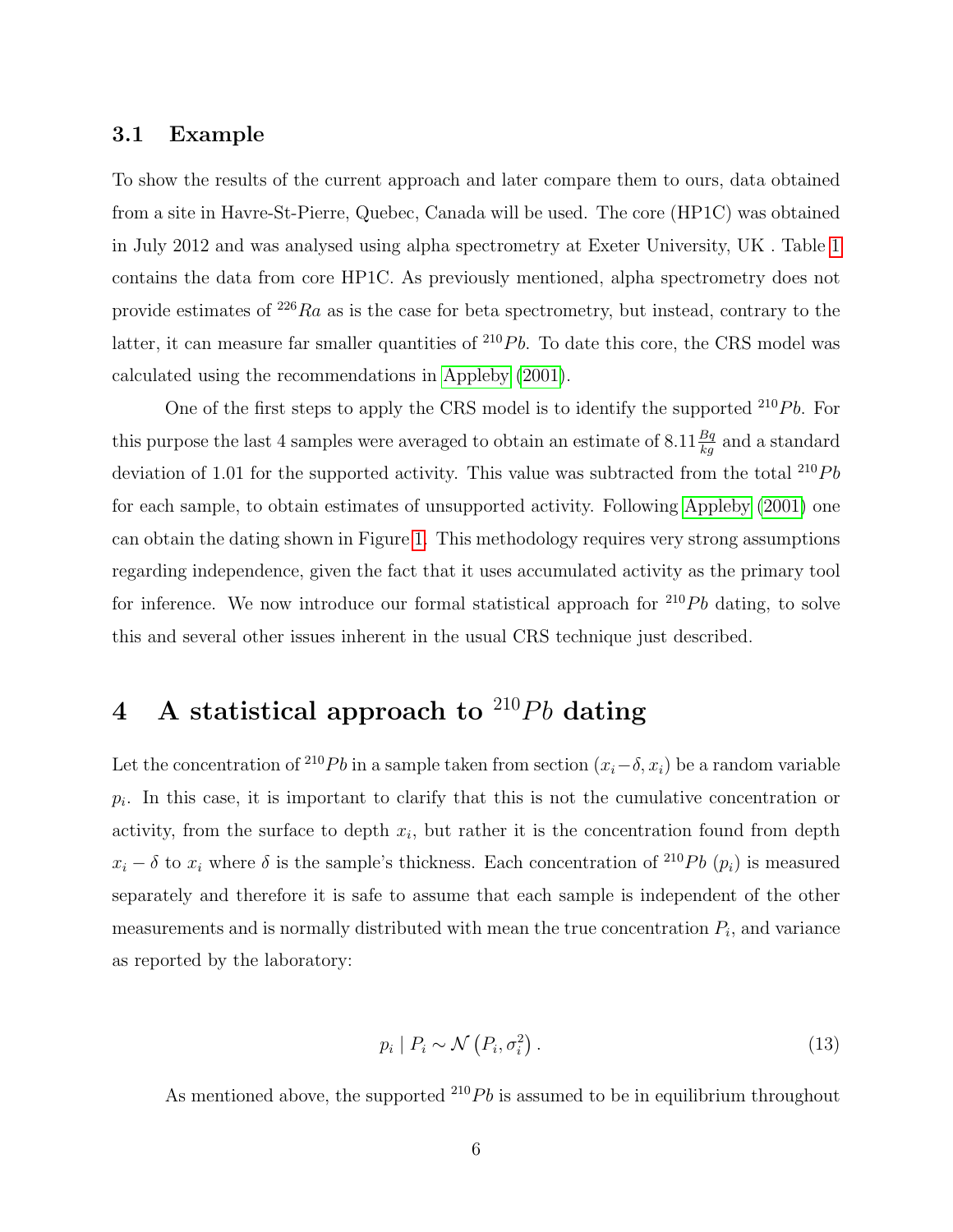

<span id="page-6-0"></span>Figure 1: Dating of HP1C obtained by the CRS model [\(Appleby, 2001\)](#page-17-0) showing the mean and 95% confidence intervals.

the core, which means that it remains constant through all depths. If  $^{236}Ra$  measurements are available, a supported <sup>210</sup>Pb value per sample can easily be included by letting  $P_i^S$  be different at each depth. It is important to note that this will greatly increase the number of parameters, and should only be used when the hypothesis of a constant supported concentration has been shown to be unreasonable. If a constant supported  $^{210}Pb$  is valid, then we can use equation [\(2\)](#page-2-1) to infer the supported  $^{210}Pb$ .

Now, assuming a constant rate of supply, as described in section [2,](#page-2-0) for the unsupported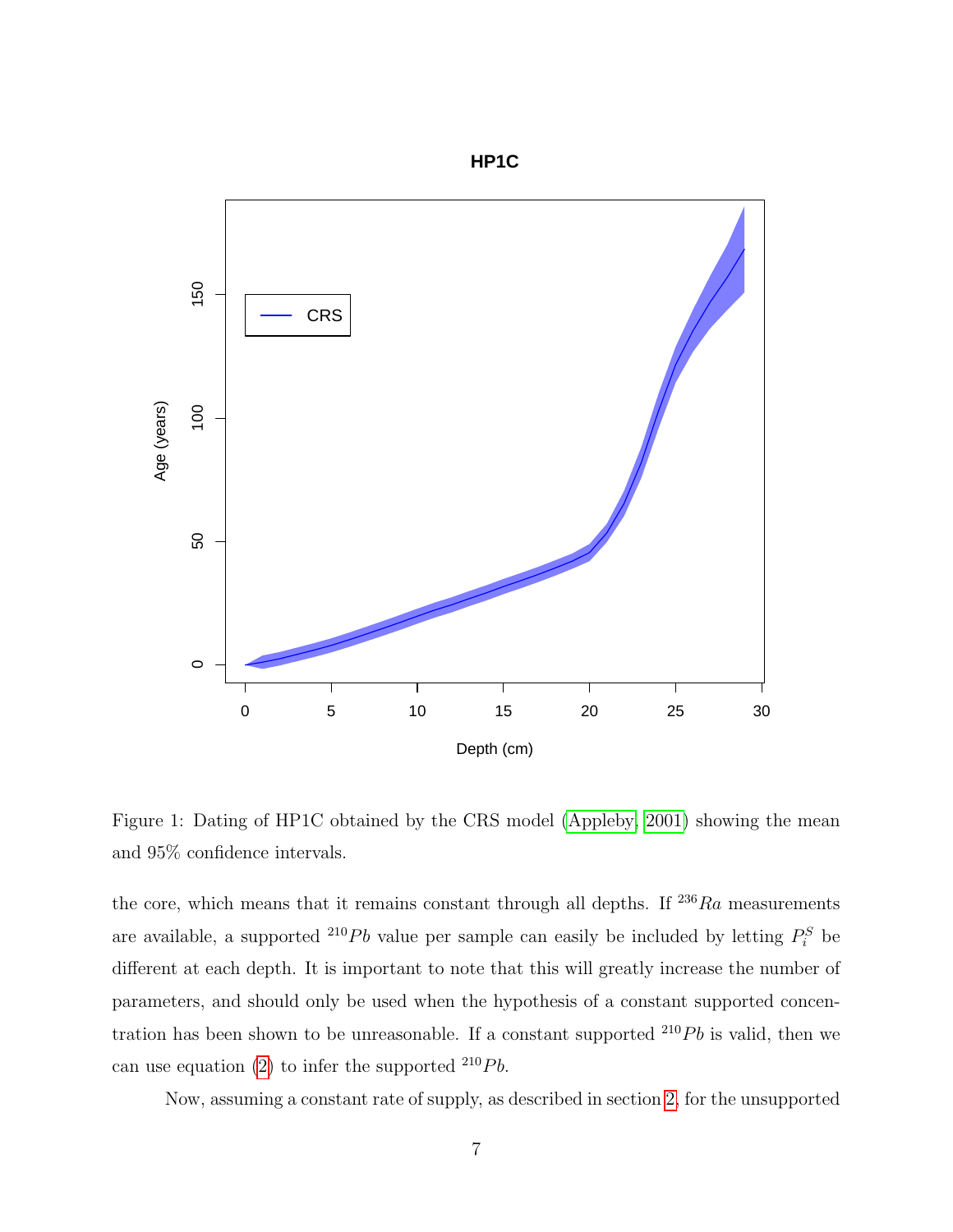$^{210}Pb$ , the activity in sample i can be obtained as follows

<span id="page-7-1"></span>
$$
A_i^U = \int_{x_i - \delta}^{x_i} \rho_i(z) P_i^U(z) dz
$$
  
= 
$$
\int_{t(x_i - \delta)}^{t(x_i)} \Phi e^{-\lambda \tau} d\tau
$$
  
= 
$$
\frac{\Phi}{\lambda} (e^{-\lambda t(x_i - \delta)} - e^{-\lambda t(x_i)})
$$
(14)

Since the supported  $^{210}Pb$  can be assumed to be constant, the supported activity of sample  $i$  is

$$
A_i^S = \int_{x_i - \delta}^{x_i} \rho(z) P^S(z) dz
$$
  
=  $P^S \rho_i$ . (15)

By defining  $y_i = P_i^T \rho_i$ 

<span id="page-7-0"></span>
$$
y_i \mid P^S, \Phi, \bar{t} \sim \mathcal{N}\left(A_i^S + \frac{\Phi}{\lambda}\left(e^{-\lambda t(x_i - \delta)} - e^{-\lambda t(x_i)}\right), (\sigma_i \rho_i)^2\right). \tag{16}
$$

It is important to note that the activity at each sample contains not only the information of ages but also of the supported <sup>210</sup>Pb ( $P^S$ ) and the initial supply of unsupported <sup>210</sup>Pb ( $\Phi$ ) throughout the core.

To implement a Bayesian approach, prior distributions for each parameter have to be defined. [Appleby](#page-17-0) [\(2001\)](#page-17-0) suggested that the supply of unsupported  $^{210}Pb$  has a global mean of  $50 \frac{Bq}{m^2yr}$ . This can be used as prior information to obtain a prior distribution for  $\Phi$ . Because Φ is always positive, a gamma distribution can be considered and with this information we can define  $\Phi \sim Gamma(a_{\Phi}, b_{\Phi})$ . On the other hand, since supported <sup>210</sup>Pb (P<sup>S</sup>) varies much from site to site, defining an informative prior distribution for  $P<sup>S</sup>$  is in general not possible. As a consequence, data for the supported <sup>210</sup>Pb  $(P^S)$  is necessary  $(y_1^S, y_2^S, ..., y_{n_s}^S)$ . These data can come from two different sources;  $^{226}Ra$  estimates or  $^{210}Pb$  measurements which reached background. A prior distribution for the  $P<sup>S</sup>$  (supported  $^{210}Pb$ ) associated with these data is necessary. Little is known about this parameter prior to obtaining the data. We have seen cores ranging from nearly 0 up to almost 50  $Bq/kg$  of supported <sup>210</sup>Pb. With this information, a gamma distribution with a mean of 20  $Bq/kg$  and shape parameter of  $\alpha_S = 2$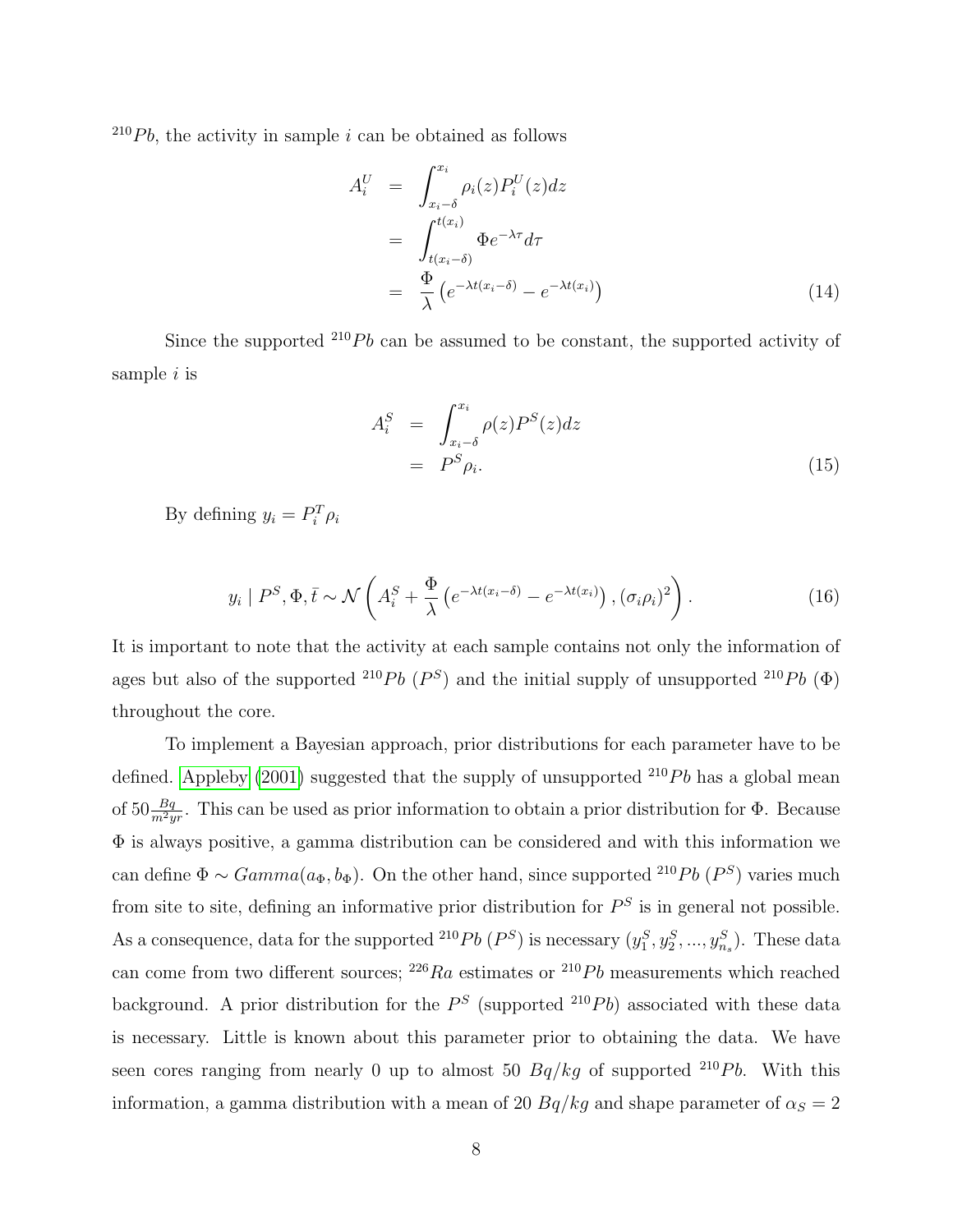would allow the data to contribute more to the posterior value of  $P<sup>S</sup>$ . Lastly, to define a prior distribution for the ages an age-depth function has to be defined.

#### 4.1 Age-depth function

Since sediment cores can extend back thousands of years,  $^{210}Pb$  is not the only technique used to date them.  $^{14}C$  (radiocarbon) is a common way to obtain age estimates for organic material. The radiocarbon community has built sophisticated chronology models, which rely on equally sophisticated age-depth functions, with the objective of reducing and better representing the uncertainty of the resulting chronology. Because we want our approach to have the flexibility to incorporate other dating information such as radiocarbon, we decided to incorporate a well-established age-depth function.

Bacon [\(Blaauw and Christen, 2011\)](#page-18-5), which is one of the most popular chronology models for  ${}^{14}C$  dating, assumes linear accumulation rates over segments of equal length. By using this same structure, age-depth models based on multiple isotopes could potentially be obtained. This is the age-depth model we are going to use and we discuss the general construction of the Bacon age-depth function next (see [Blaauw and Christen, 2011,](#page-18-5) for details). The age-depth function is considered as linear over sections of equal length, causing depths to be divided into sections of equal length  $c_0 < c_1 < c_3 < \ldots < c_K$ , noting that  $c_0 = 0$ . Between these sections linear accumulation is assumed, so for section  $c_i < d < c_{i+1}$ the model can be expressed as

<span id="page-8-0"></span>
$$
G(d,m) = \sum_{j=1}^{i} m_j \Delta c + m_{i+1}(d - c_i),
$$
\n(17)

where  $m = (m_1, m_2, ..., m_k)$  are the slopes of each linear extrapolation, and  $\Delta c = c_i - c_{i+1}$  is the length of each section.

With this structure a gamma autoregressive model is proposed for the accumulation rate of each section,  $m_j = \omega m_{j+1} + (1 - \omega)\alpha_j$  where  $\alpha_j \sim Gamma(a_{\alpha}, b_{\alpha})$  and  $\omega \in [0, 1]$  is a memory parameter which is distributed prior to the data as  $\omega \sim Beta(a_{\omega}, b_{\omega})$ .

Using the above age-depth function, and [\(16\)](#page-7-0), the log-likelihood for the model takes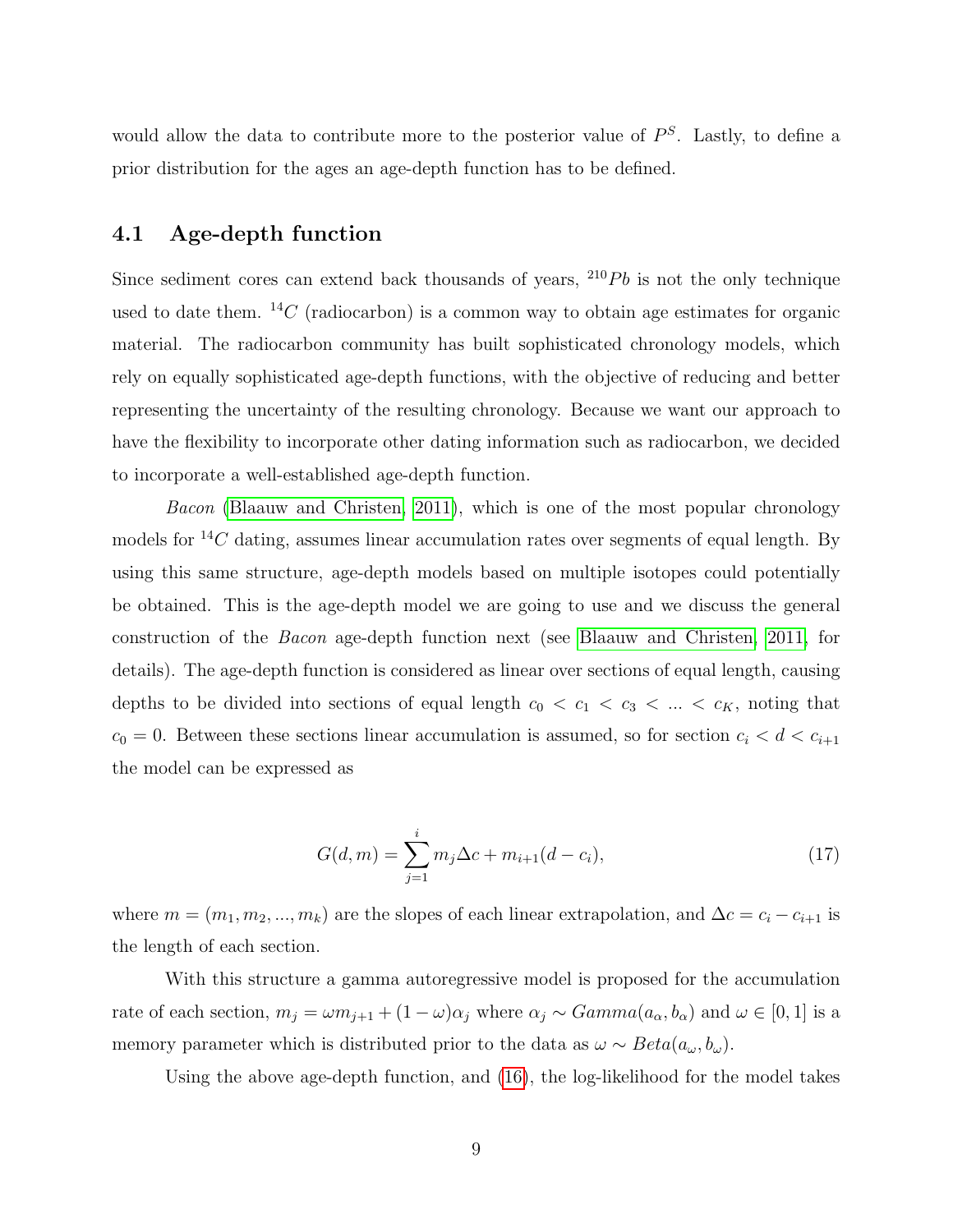the form

$$
\ell(\bar{y}, \bar{y}^S \mid m, \omega, \Phi, P^S) \propto -\sum_{i=1}^n \frac{\left(y_i - \left(A_i^S + \frac{\Phi}{\lambda} \left(e^{-\lambda G(x_{i-1}, m)} - e^{-\lambda G(x_i, m)}\right)\right)\right)^2}{2\sigma_i^2} - \sum_{j=1}^n \frac{\left(y_j^S - P^S\right)}{2\sigma_j^2}.
$$
 (18)

This likelihood contains all the parameters needed by our approach. Using the prior distributions previously mentioned, a posterior distribution  $f(m, \omega, \Phi, P^S | \bar{y}, \bar{y}^S)$  is defined, from which we intend to Monte Carlo sample the model parameters using MCMC. To allow for faster convergence of the MCMC, a limit to the chronology is considered. This chronology limit is inspired by the <sup>210</sup>Pb dating horizon, which is the age at which <sup>210</sup>Pb samples lack any measurable unsupported  $^{210}Pb$ .

### 4.2 Chronology limit

The  $^{210}Pb$  dating horizon was described by [Appleby](#page-17-1) [\(1998\)](#page-17-1) to be 100 - 150 years, based on the available knowledge and measurement techniques at the time. The dating horizon of a given core is affected by different factors. The first of them is the equipment used to measure the samples. If certain equipment has higher precision than another, it will be able to distinguish unsupported from supported  $^{210}Pb$  down to deeper samples and thus provide ages further back in time. The other factor that affects the dating horizon is the quantity of initial unsupported <sup>210</sup>Pb, which is directly affected by the rate of supply  $(\Phi)$ . When there is a larger initial unsupported <sup>210</sup>Pb it will take longer for the unsupported <sup>210</sup>Pb in a sample to become indistinguishable from the supported  $^{210}Pb$ .

We therefore decided to set a dynamic chronology limit for our method. This limit  $(t_l)$ will be determined by two factors – the rate of supply of  $^{210}Pb$  to the site ( $\Phi$ ) and the error related to the equipment used to measure the samples. For example, lets assume that the equipment used to calculate the concentration of  $^{210}Pb$  in a sample has a minimum error of  $0.01 \frac{Bq}{kg}$ . Now, assuming that the sample comes from a bog with a density ranging between 0.05 to 0.2  $\frac{g}{cm^3}$  [\(Chambers et al., 2011\)](#page-18-6), then once the unsupported activity in a sample reaches  $A_l \simeq .1 \frac{Bq}{m^2}$  $\frac{Bq}{m^2}$ , it would become indistinguishable from the supported activity. This information could help us to calculate the dynamic age limit. By using equation [\(14\)](#page-7-1) we have

$$
A_l = \int_{t_l}^{t_l+1} \Phi e^{-\lambda \tau} d\tau
$$
  
=  $\Phi e^{-\lambda t_l} \frac{1 - e^{-\lambda}}{\lambda}$ , (19)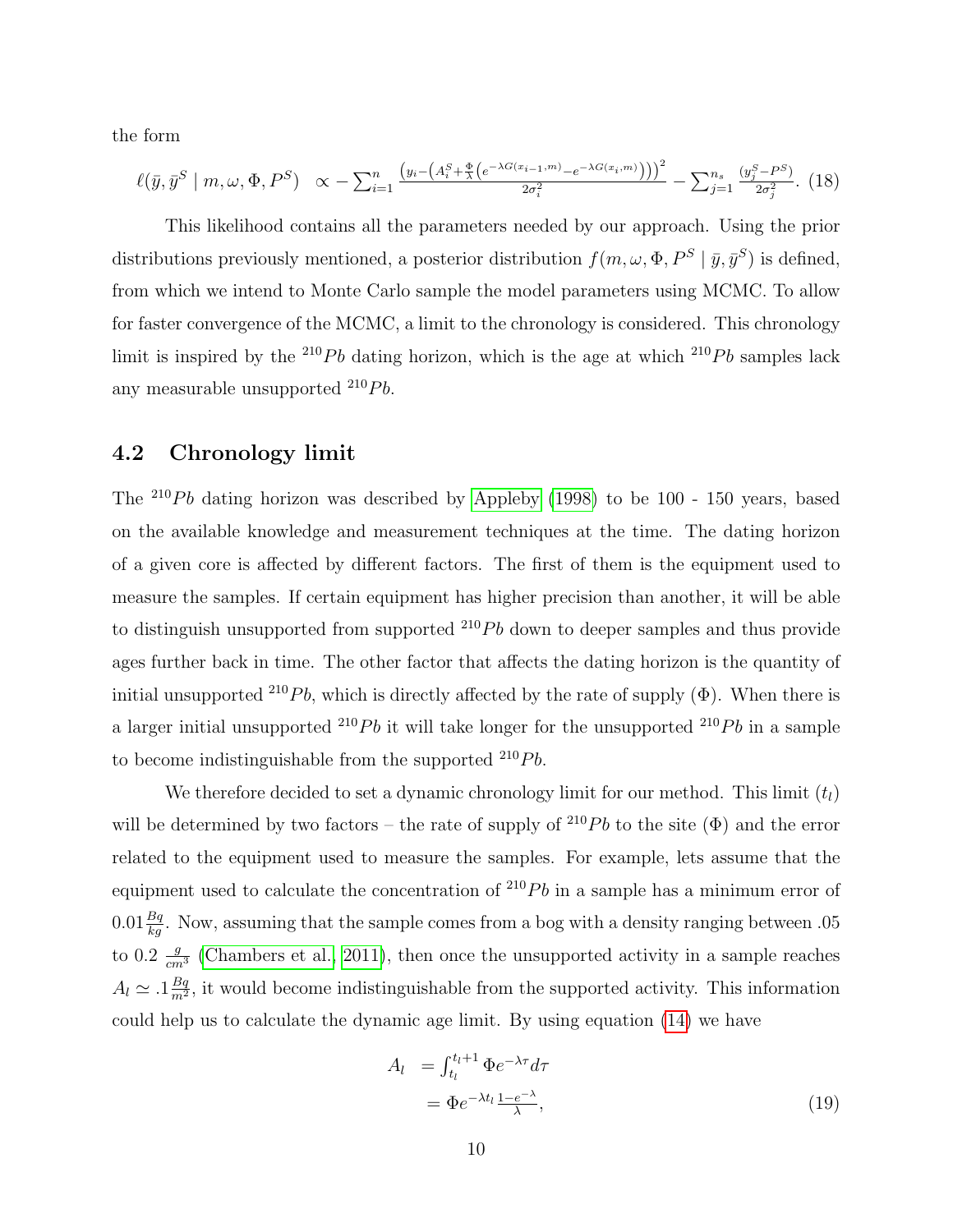where  $A_l$  is the minimum distinguishable unsupported activity in a sample related to the equipment's error,  $\Phi$  is the supply of <sup>210</sup>Pb to the site and  $\lambda = 0.03114$  is the decay constant and considering that  $\frac{1-e^{-\lambda}}{\lambda} = 0.98459$  is a constant,

$$
t_l = \frac{1}{\lambda} \log \left( \frac{0.98459\Phi}{A_l} \right)
$$
  
 
$$
\simeq \frac{1}{\lambda} \log \left( \frac{\Phi}{A_l} \right). \tag{20}
$$

It is important to note that this limit depends on the error of the equipment and on the origin of the samples, which are factors known prior to obtaining the data. Moreover, Φ is a variable of the model. This will allow the model to limit the chronology given Φ.

## 4.3 Implementation and MCMC

[Blaauw and Christen](#page-18-5) [\(2011\)](#page-18-5) propose the use of a self-adjusting MCMC algorithm, known as t-walk [\(Christen and Fox, 2010\)](#page-18-7), which will facilitate the use of these techniques to nonstatisticians. The t-walk algorithm requires two initial points for all parameters  $(\Phi, P^S, w, \alpha)$ and the negative of the log posterior function which is called the energy function,

$$
U(\Phi, P^S, w, \alpha \mid \bar{y}, \bar{y}^S) = -\log f(\Phi, P^S, w, \alpha \mid \bar{y}, \bar{y}^S). \tag{21}
$$

A program (in python 2.7) called Plum is used to implement this approach and to obtain a sample from the posterior distribution. Plum has been tested on peat and lake sediment cores, as well as on simulated data, providing reasonable results with no tuning of the parameters needed; examples of these results can be seen in sections [5](#page-10-0) and [6.](#page-12-0) The consistency of these results, with minimal user input, show how the t-walk [\(Christen and Fox, 2010\)](#page-18-7) was a suitable choice for this implementation.

## <span id="page-10-0"></span>5 Model comparison

To implement our approach to the HP1C data presented in section [3.1,](#page-5-0) Plum was programmed to use the last 4 samples from Table [1](#page-20-0) as estimates of the supported activity, using the rest of the samples to establish the chronology. Figure [2](#page-12-1) shows the results of the CRS model in red and our approach in black and grey. From this comparison we can observe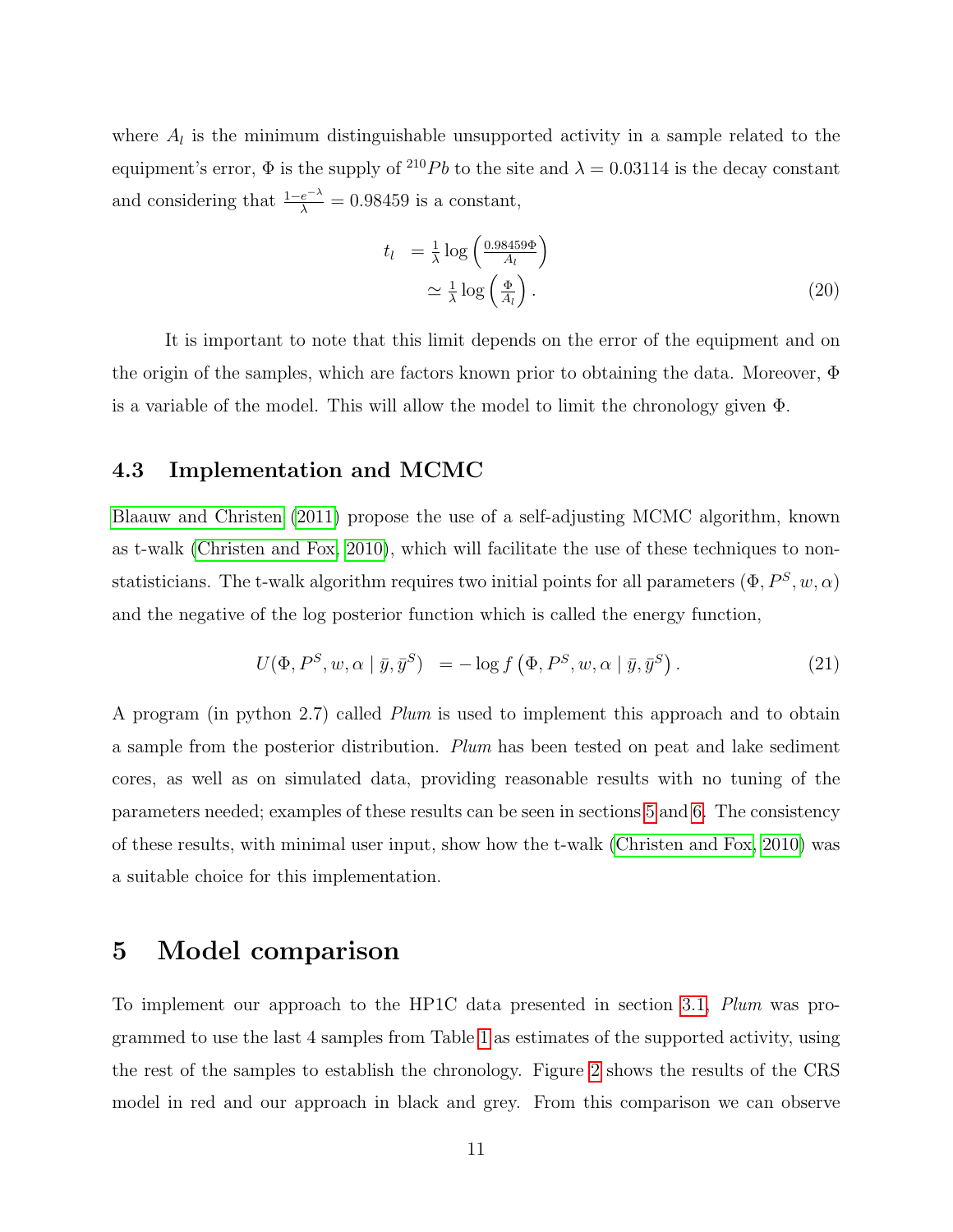that both models agree with each other down to a depth of 25 cm, at which point the CRS model continues at a similar slope unlike our approach which provides younger estimates. This uninterrupted growth of the CRS model can be explained by its age function which is a logarithmic approximation, invariably tends to infinity as unsupported  $^{210}Pb$  reaches 0. Even with these discrepancies both models have overlapping confidence intervals, with our approach providing a more precise chronology in the topmost part and a more conservative estimate for the deepest part of the core.

This example shows the potential of our approach in a 'well-behaved' real-world case study, but unfortunately we cannot observe the precision of this approach when confronted with more challenging data sets, such at those which did not reach background and/or with missing data. For this purpose, several simulations were created where we know the 'true' chronology and can observe how our approach behaves in more challenging circumstances.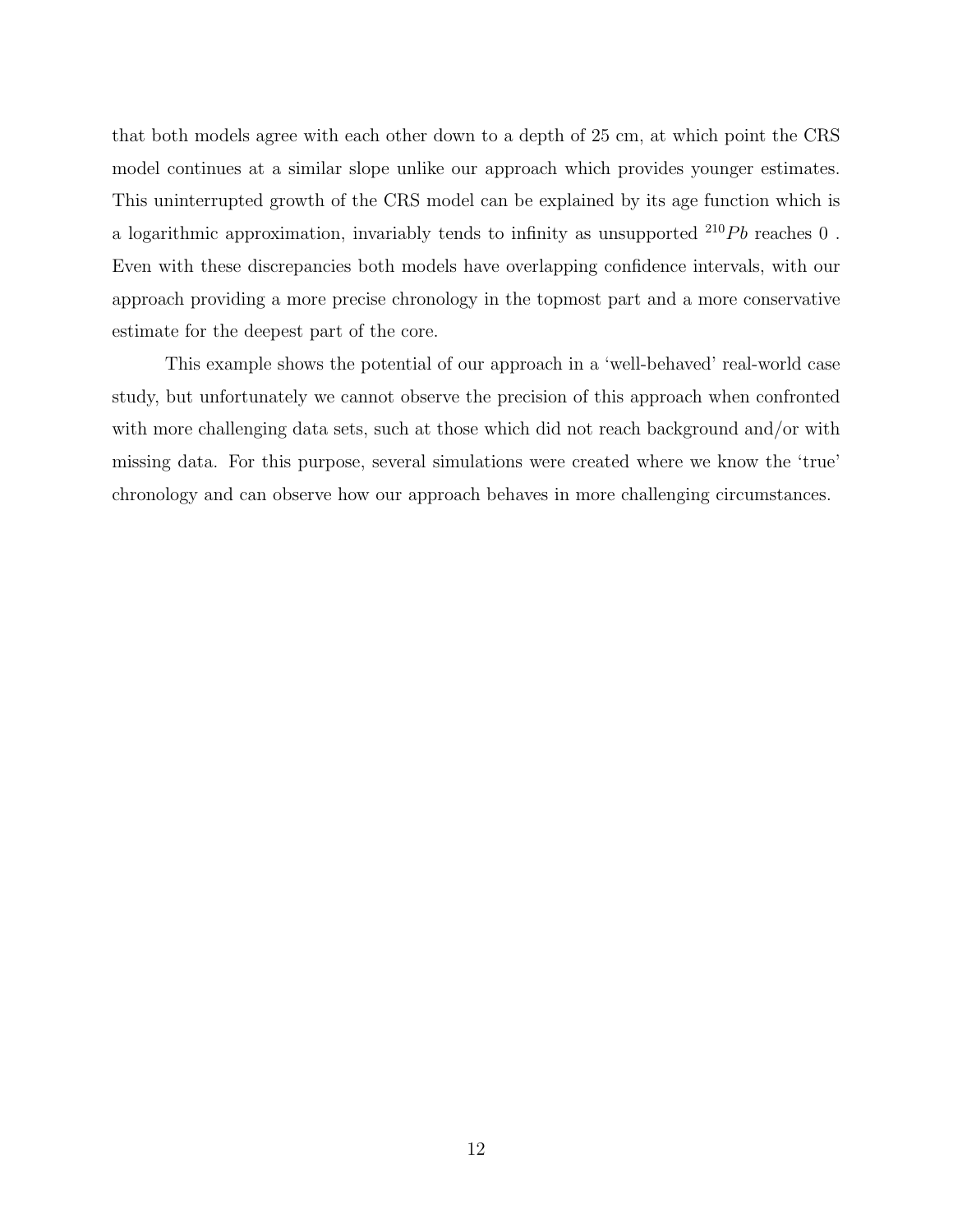

<span id="page-12-1"></span><span id="page-12-0"></span>Figure 2: Comparison between the CRS [\(Appleby, 2001\)](#page-17-0) and our model using data from HP1C. Blue curve and shadow indicate CRS mean and its corresponding 95% range. Dashed black curves indicate mean and 95% confidence interval for our model. Grey lines are simulations from Plum. The top curves represent estimates of the supply of unsupported  $^{210}Pb$  $(\Phi)$  and supported <sup>210</sup>Pb  $(P^S)$  using the CRS model (red; dot shows the mean, parentheses show the standard deviation) and Plum (black curve).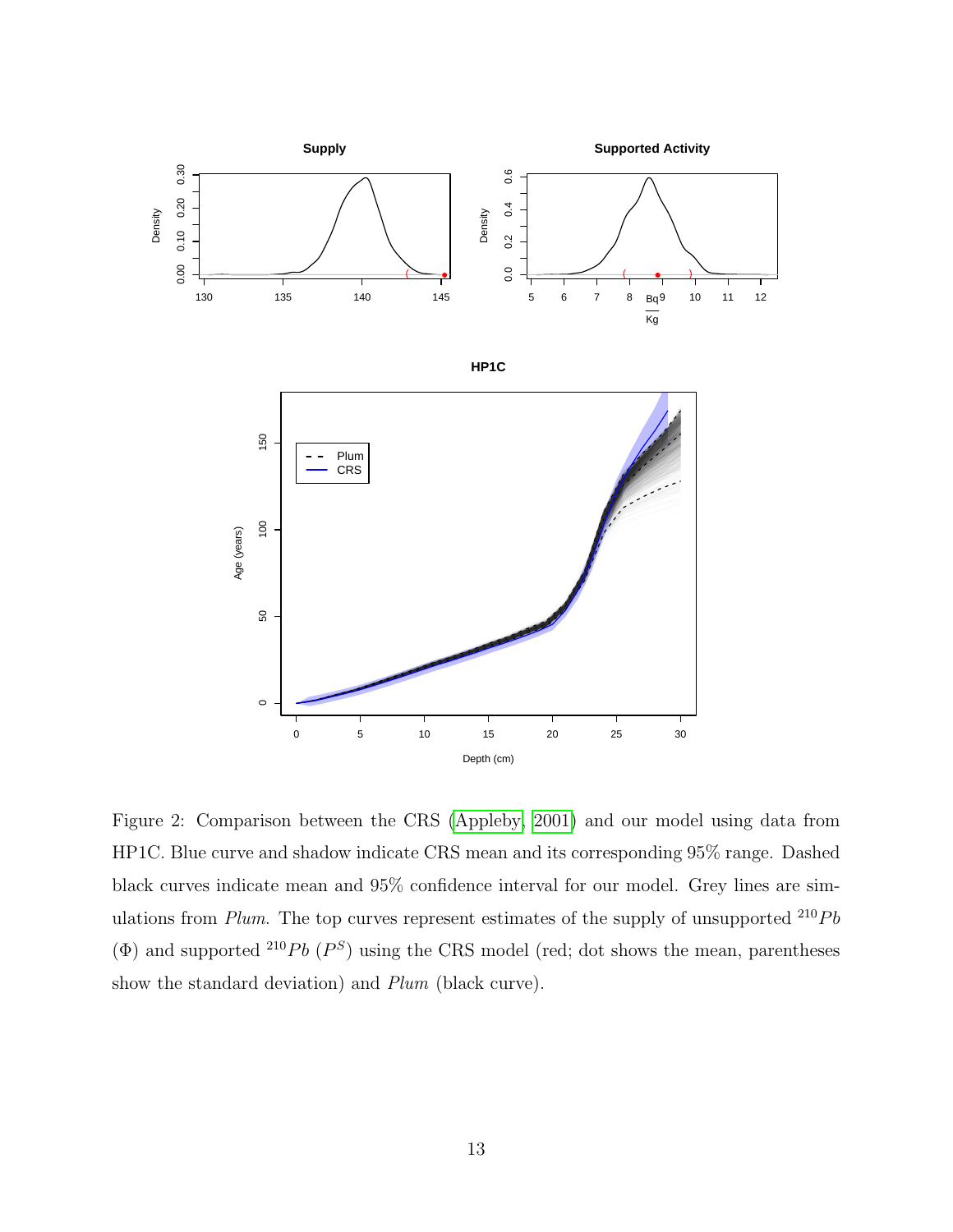## 6 Simulated Example

To obtain simulated data, a constant supply of <sup>210</sup>Pb was defined as  $\Phi = 150 \frac{Bq}{kg}$ , and by using the constant rate of supply assumption from equation [\(3\)](#page-3-0) we have  $P_0(x)r(x) = 150$ . At this point, we can define  $\rho(x)$  to obtain  $r(x)$  by using equation [\(5\)](#page-3-1) and the age function  $t(x) = x^2/3 + x/2.$ 

$$
\rho(x) = 1.5 - 0.05 \cos\left(\frac{x}{30\pi}\right) \tag{22}
$$

$$
P_0(x) = \frac{150(\frac{2x}{3} + \frac{1}{2})}{\rho(x)}.
$$
\n(23)

Using these functions, simulated samples at any given depth can be obtained by integrating each function between the top and bottom depths of the sample. Lastly, to simulate supported <sup>210</sup>Pb a constant value was added to the simulations such that  $P_i =$  $P^{S} + \int_{a}^{b} P^{U}(x)dx$ , where a and b are the top and bottom depths of the sample. For this simulation we set the supported <sup>210</sup>Pb to  $P^S = 20$ . To replicate the measurement errors related to the concentration of <sup>210</sup>Pb, white noise was added such that  $P_i + \epsilon$  where  $P_i$  is the concentration found in sample i and  $\epsilon \sim \mathcal{N}(0, \sigma_i)$ . This exercise provided us with the dataset in Table [2.](#page-21-0) We use this simulated data set to test the precision of our approach in various circumstances. For this purpose, the last three sample points were designated as estimates of the supported  $^{210}Pb$ .

The best scenario for  $^{210}Pb$  age-depth models is when every core section is measured, from the surface to where background is reached. In this scenario any approach should reach the best results, thus providing the complete information about the decay of unsupported  $^{210}Pb$ . This scenario can be simulated using the complete data set from Table [2.](#page-21-0) Figure [3](#page-14-0) shows the comparison between the chronology obtained by our model and that of the CRS [Appleby](#page-17-0) [\(2001\)](#page-17-0) alongside the real age function, and how both models include the true chronology in their 95% intervals. By applying our approach to this scenario, we obtained a very accurate chronology by taking the mean of the MCMC simulations. This shows, unsurprisingly, that our model behaves quite well in the best-case scenario. On the other hand, the CRS model provides a shorter chronology, because some samples had to be discarded from the chronology. This is a direct result from the logarithmic approximation mentioned in section [5.](#page-10-0) In this particular case, the two bottommost samples had to be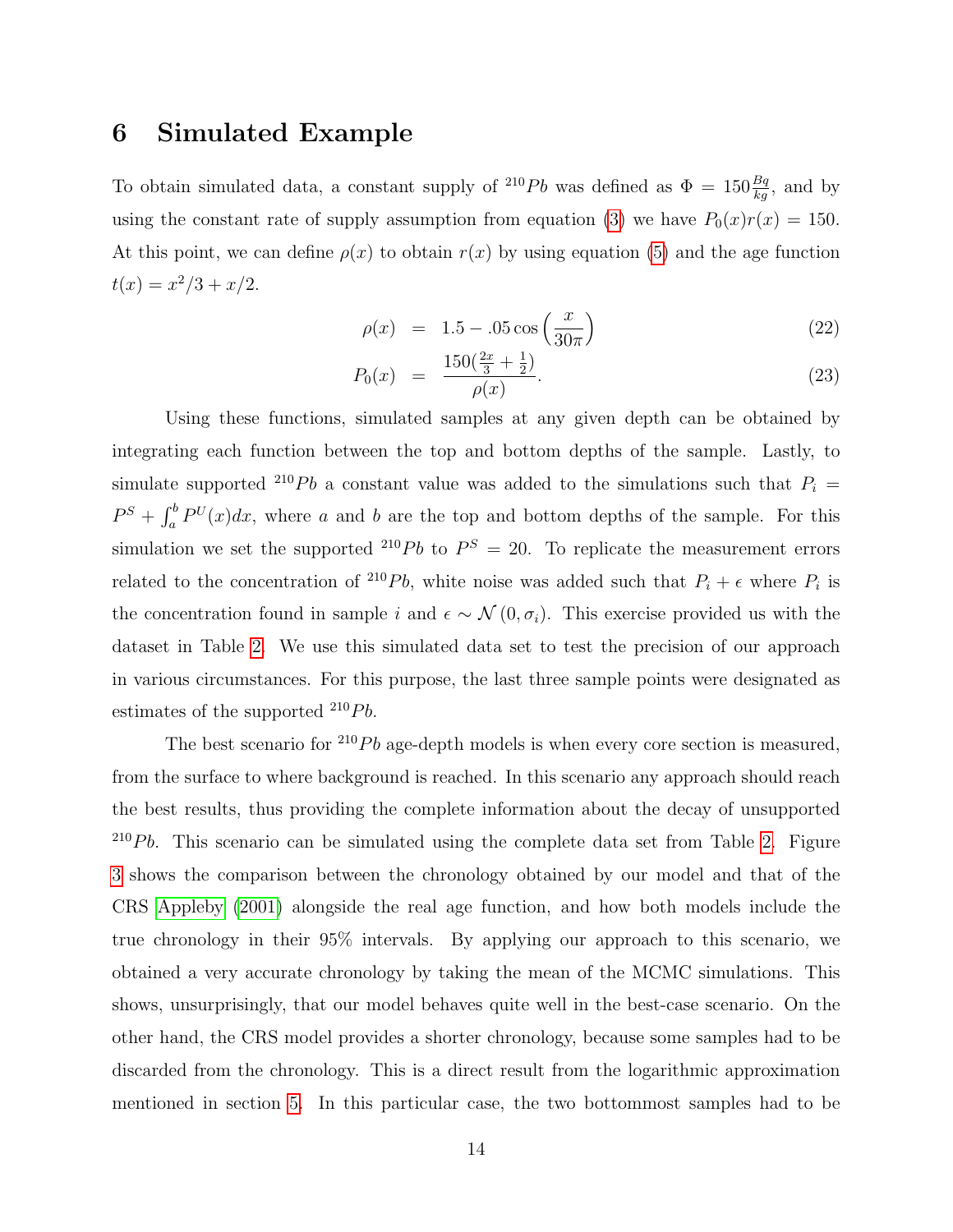discarded since the last sample was smaller than the mean of the three samples used to calculate the supported activity. On the other hand, CRS estimates younger ages for this example, which can be a result of the underestimated supported  $^{210}Pb$  as can be observed in figure [3.](#page-14-0) Another feature of the CRS worth mentioning is the rapid growth of the chronology in the last sample. As previously mentioned, this rapid increase can be attributed to the logarithmic approximation the CRS uses.



<span id="page-14-0"></span>Figure 3: Comparison between the CRS [\(Appleby, 2001\)](#page-17-0) and our model using simulated data. Blue curve and shadow indicate CRS mean and its corresponding 95% range. Dashed black curves indicate mean and 95% confidence interval for our model. Grey lines are simulations from Plum. Red curve is the true age-depth model. The curve in the right represent estimates of the supported <sup>210</sup>Pb ( $P^S$ ) using the CRS model (red; dot shows the mean, parentheses show the standard deviation) and  $Plum$  (black curve). True supported  $^{210}Pb$  ( $P^S$ ) is marked by a blue line.

The following scenarios deal with the behaviour of our model in circumstances where there is not complete dating information. Even if we attempt to use the CRS model to provide age estimate in these scenarios, it does this by interpolating and extrapolating in the sections where there is missing data. Applying the CRS model to these simulations would require us to take several additional heuristic decisions with large potential impacts on the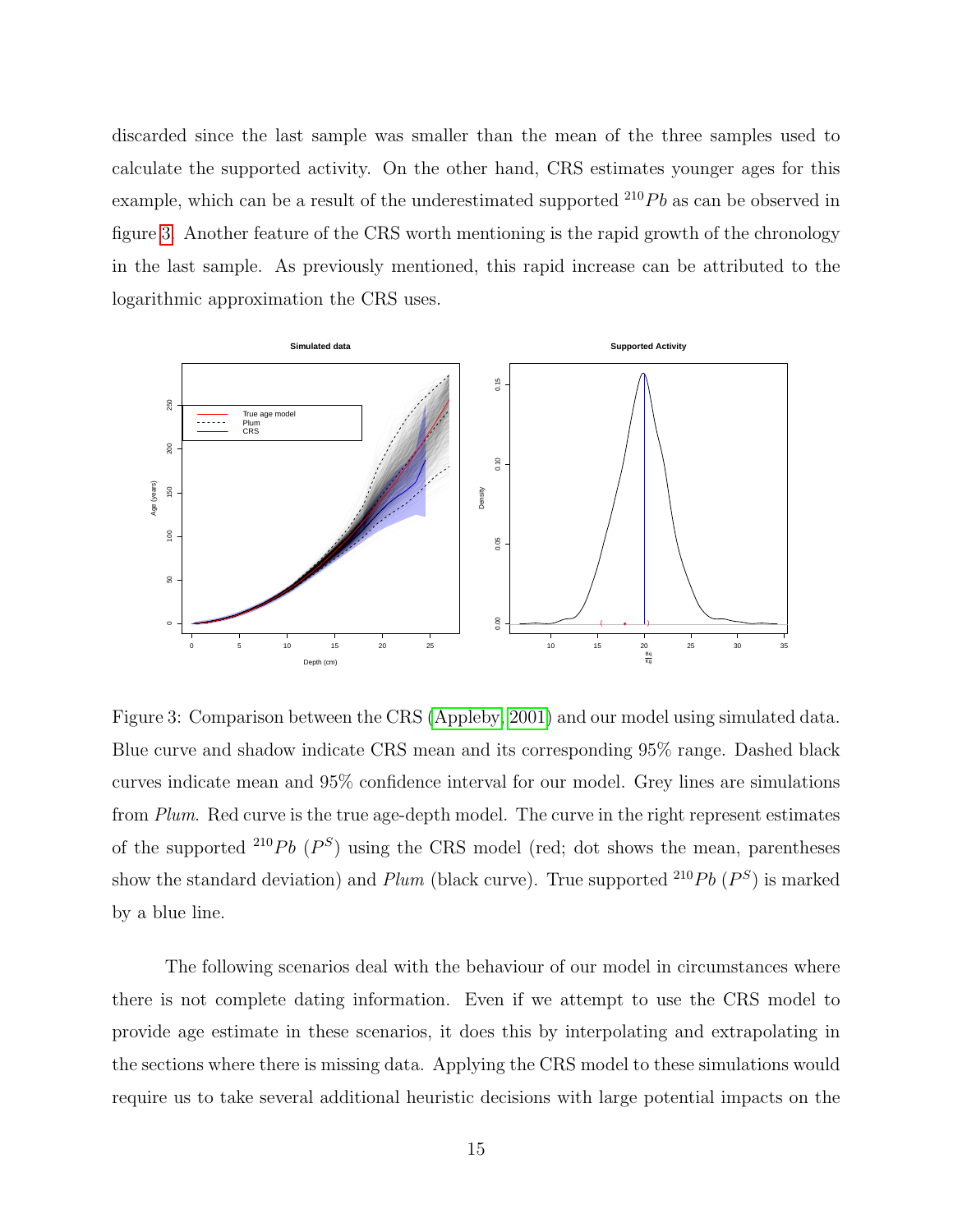chronology (e.g., exponential or linear extrapolation to beyond and/or between the dated levels etc., see Sanchez-Cabeza and Ruiz-Fernández [\(2012\)](#page-19-1)). Such comparisons lie outside the scope of the present work but will be explored in a future study and consequently for the next examples we only study the performance of the Plum chronology.

Sometimes researchers do not have the funds to obtain a full, continuously measured dataset for the chronology that they want to build. When this is the case, only certain strategically placed samples are measured. To simulate this scenario, only the data at odd depths was used to obtain the chronology. Figure [4](#page-16-0) shows the results from this experiment. The accuracy of the model did not change as it still gives an accurate estimate of the true age model, and the precision was not greatly affected even though only half of the available data was used to calculate this chronology.

A common problem in  $^{210}Pb$  dating is not reaching background. To observe the behaviour of our model in these circumstances, the bottommost seven data points were removed leaving us with a dataset which has not reached background. Figure [4](#page-16-0) presents the resulting chronology compared to the true age function. The chronology seems to be accurate down to a depth of 16 cm, from which point it seems to provide older estimates. On the other hand, the model encloses the true chronology at all times even for the older ages.

The last scenario to which our approach was tested is missing topmost sediment. For this example, the data points with a depth of two to ten cm depth were removed leaving us with a data set with topmost missing data. Figure [4](#page-16-0) shows the results of this experiment. Even with a third of consecutive missing data, the model is able to accurately reconstruct the true age function.

Our approach behaves well in every tested scenario, as its accuracy is not greatly affected by any of the different scenarios we introduced.

## 7 Discussion

The approach developed here presents a more robust methodology to deal with  $^{210}Pb$  data. The advantage comes from a more realistic measure of uncertainties, since the ages are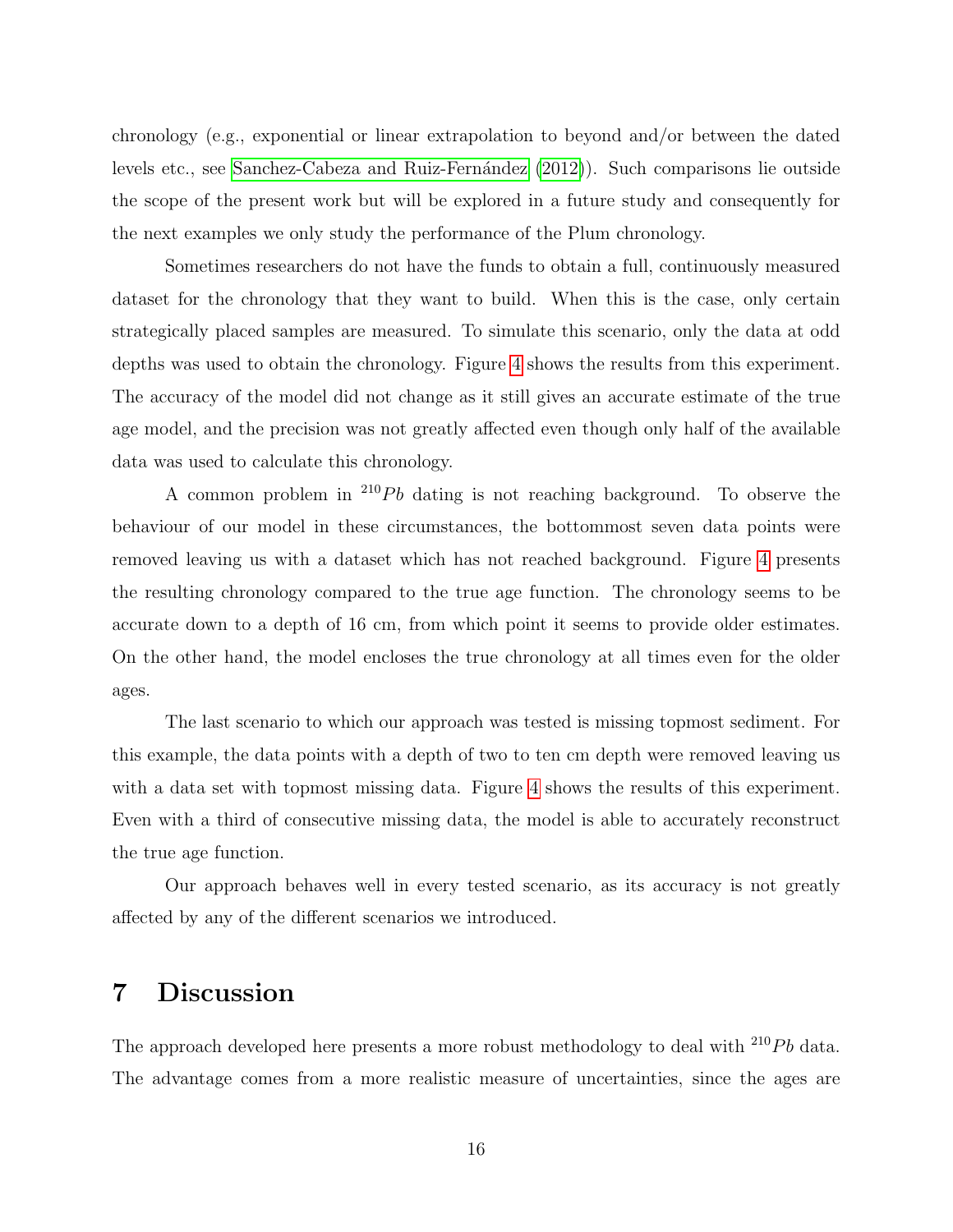

<span id="page-16-0"></span>Figure 4: Bayesian analysis of simulated  $^{210}Pb$  data using odd depths in the top-left, using samples with depths 1-20 in the top-right and using the samples with depths 1 and 11-27 in the bottom-centre. The red line represents the true age-depth function, grey lines are simulations from *Plum*; dashed lines represent the 95% interval and mean.

0 5 10 15 20 25

Depth (cm)

 $\circ$ 

50

150

 $\overline{0}$ 

parameters which are inferred in the process. Moreover, dealing with missing data, which is a common problem when dealing with  $^{210}Pb$  dating, becomes easier because our model does not need the whole core to be measured to obtain accurate results. Also, since the CRS model relies on a ratio, that approach requires removal of the bottommost measurement. Since our methodology does not rely on a ratio, all the samples provide information to the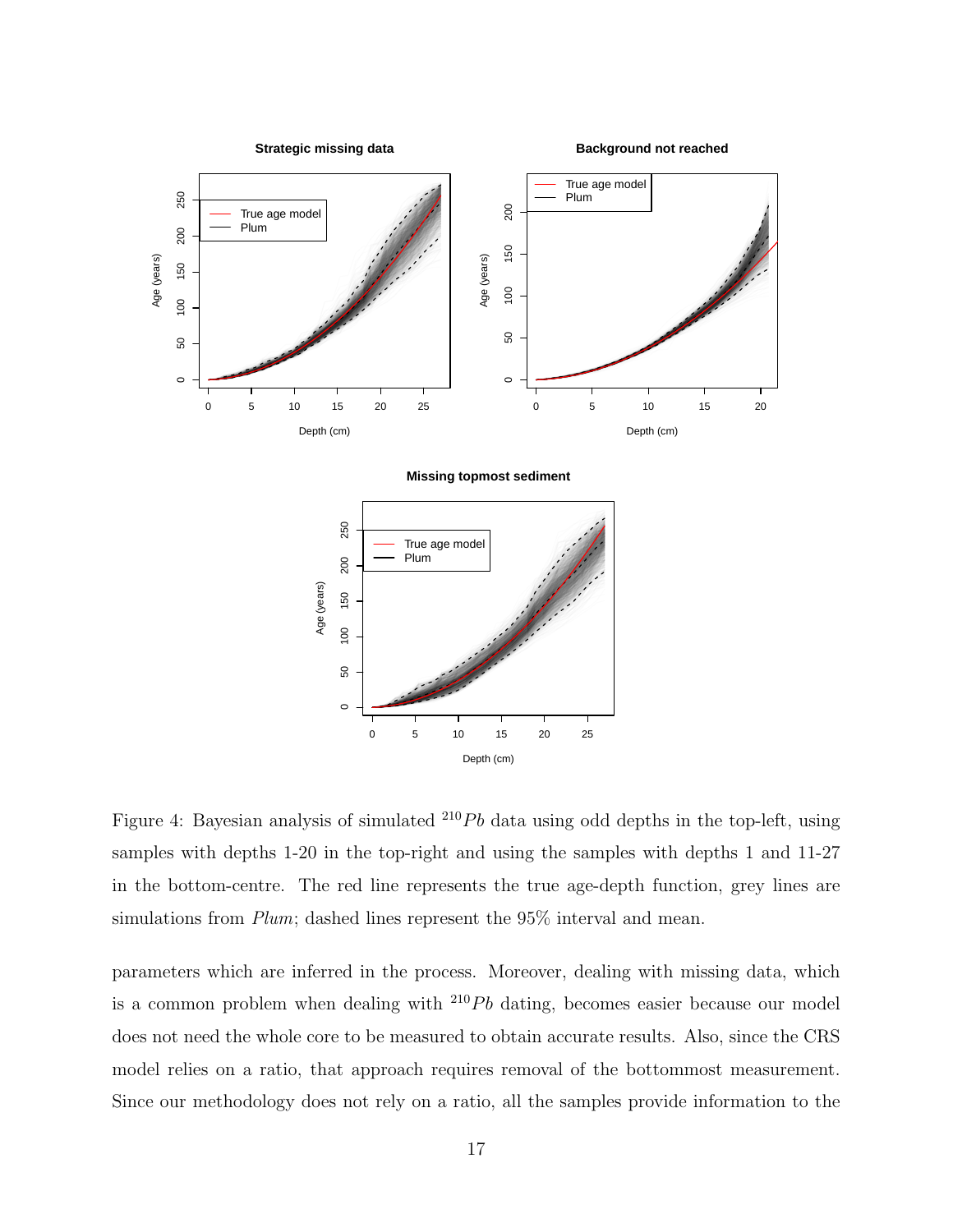chronology, making longer chronologies possible.

Because of the integration of the supported  $^{210}Pb$  into the model a posterior distribution of this variable can be obtained, as well as for ages at any given depth (not just those with <sup>210</sup>Pb measurements) and the supply of <sup>210</sup>Pb to the site. Figure [2](#page-12-1) shows the posterior distributions of the supported  $^{210}Pb$  and the supply of unsupported  $^{210}Pb$ . These posterior distributions provide more realistic estimates of the uncertainty of these variables, which may be used for other studies where the main focus is not the chronology but other aspects of the site.

Another advantage of this methodology is the fact that since the model operates within a Bayesian framework, incorporating extra information is possible without having to 'doublemodel' by using previously modelled ages within an age-depth model. This information could come in the form of other radiometric ages, such as radiocarbon determinations. Since measurements of radiocarbon and  $^{210}Pb$ , given the age, are independent, the overall likelihood would consist of two parts; the likelihood from  $^{210}Pb$  and from  $^{14}C$ . Therefore,

$$
\mathcal{L}(\Theta) = \mathcal{L}_{210Pb}(\Theta) \mathcal{L}_{14C}(\Theta). \qquad (24)
$$

Considering that the only link between both data is  $t(x)$ , by using the same agedepth function such as that from equation [\(17\)](#page-8-0), a chronology with both sources of data is possible. This becomes very important because the calibration curve [\(Reimer et al., 2013\)](#page-18-8), which is used to correct the radiocarbon ages, is non-linear for the most recent few centuries, causing problems with interpreting radiocarbon ages. This period is partly covered by  $^{210}Pb$ . By combining these two methodologies, more robust chronologies can be obtained for this important period in human and environmental history.

## References

<span id="page-17-1"></span>Appleby, P. G. (1998), "Dating recent sediments by Pb-210: Problems and solutions," Proc. 2nd NKS/EKO-1 Seminar, Helsinki, 2-4 April 1997, STUK, Helsinki, pp. 7–24.

<span id="page-17-0"></span>Appleby, P. G. (2001), "Chronostratigraphic Techniques in Recent Sediments," Tracking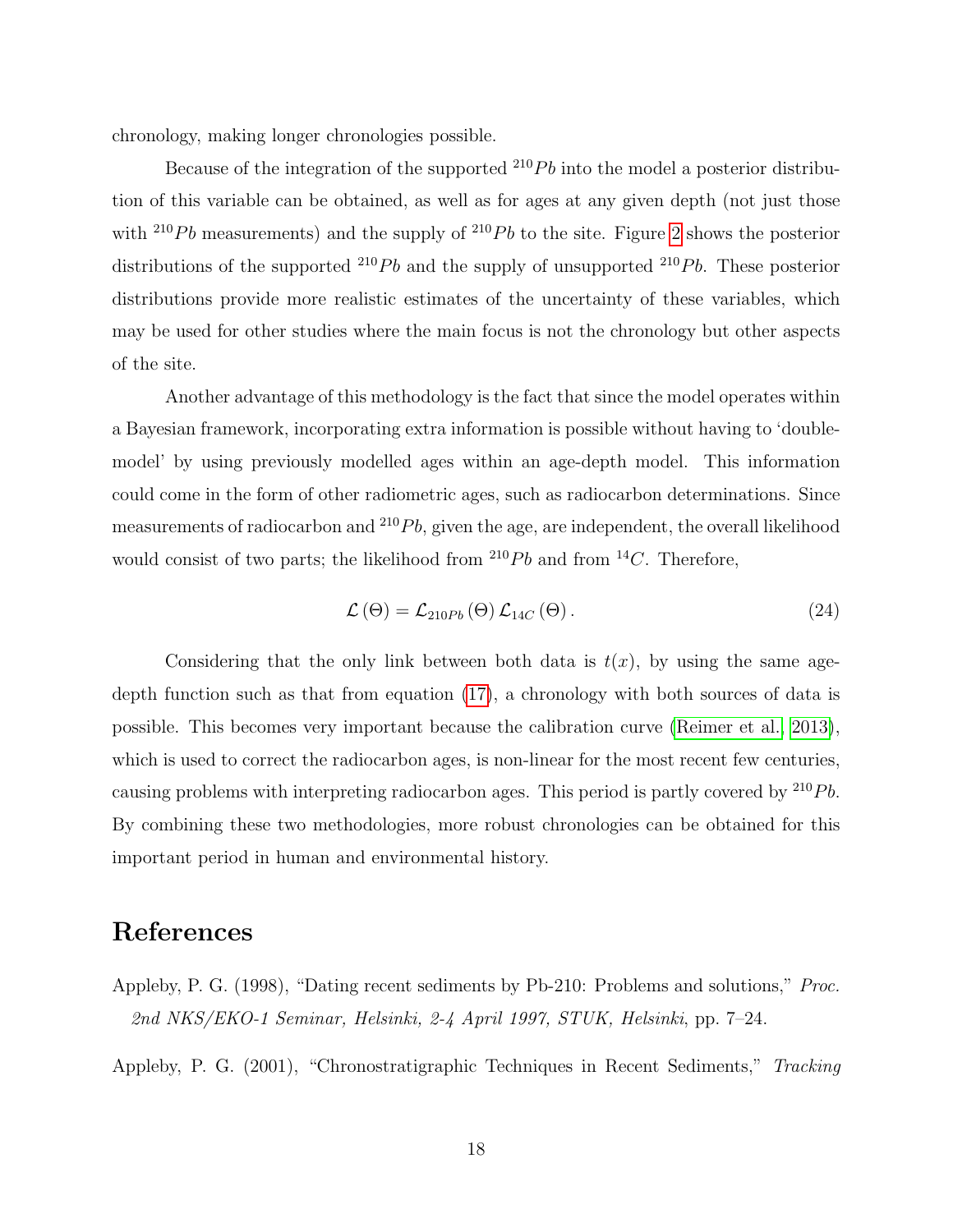Environmental Change Using Lake Sediments: Basin Analysis, Coring, and Chronological Techniques, pp. "171–203".

- <span id="page-18-2"></span>Appleby, P., and Oldfield, F. (1978), "The calculation of lead-210 dates assuming a constant rate of supply of unsupported 210Pb to the sediment," *Catena*, 5(1), 1–8.
- <span id="page-18-5"></span>Blaauw, M., and Christen, J. A. (2011), "Flexible paleoclimate age-depth models using an autoregressive gamma process," Bayesian Analysis, 6(3), 457–474.
- <span id="page-18-6"></span>Chambers, F. M., Beilman, D. W., and Yu, Z. (2011), "Methods for determining peat humification and for quantifying peat bulk density , organic matter and carbon content for palaeostudies of climate and peatland carbon dynamics," Mires and Peat, 7, 1–10. URL: http://mires-and-peat.net/pages/volumes/map07/map0707.php
- <span id="page-18-7"></span>Christen, J. A., and Fox, C. (2010), "A general purpose sampling algorithm for continuous distributions (the t-walk)," *Bayesian Anal.*, 5(2), 263–281. URL: http://dx.doi.org/10.1214/10-BA60
- <span id="page-18-3"></span>Goldberg, E. D. (1963), "Geochronology with Pb-210," Radioactive Dating, pp. 121–131.
- <span id="page-18-0"></span>Gunten, B. H. R. V., Institut, P. S., and Psi, C.-V. (1995), "Radioactivity: A Tool to Explore the Past I . Introduction," Radiochimica Acta, 70/71, 305–316.
- <span id="page-18-1"></span>Krishnaswamy, S., Lal, D., Martin, J., and Meybeck, M. (1971), "Geochronology of lake sediments," *Earth and Planetary Science Letters*, 11(1-5), 407-414.
- <span id="page-18-8"></span>Reimer, P. J., Bard, E., Bayliss, A., Beck, J. W., Blackwell, P. G., Bronk, M., Grootes, P. M., Guilderson, T. P., Haflidason, H., Hajdas, Hatte, C., Heaton, T. J., Hoffman, D. L., Hogg, A. G., Hughhen, K. A., Kaiser, J. F., Kromer, B., Manning, S. W., Niu, M., Reimer, R. W., Richards, D. A., Scott, E. M., Southon, J. R., Staff, R. A., Turney, C. S. M., and van der Plicht, J. (2013), "IntCal 13 and Marine 13 radiocarbon age calibration curves 050,000 years cal BP," Radiocarbon, 55, 1869–1887.
- <span id="page-18-4"></span>Robbins, J. (1978), "Geochemical and geophysical applications of radioactive lead," The biogeochemistry of lead in the environment, pp. 285–393.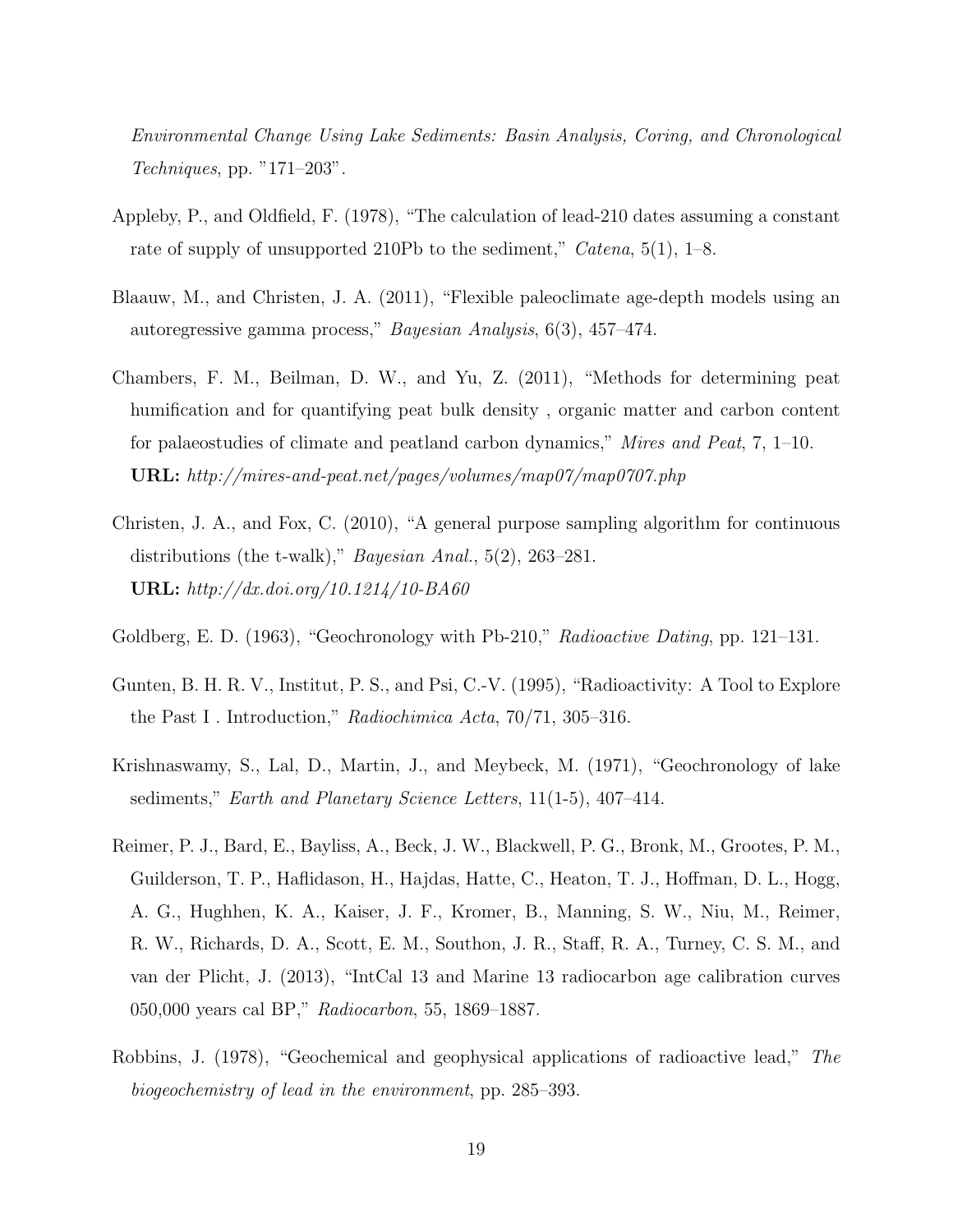- <span id="page-19-1"></span>Sanchez-Cabeza, J. A., and Ruiz-Fernández, A. C. (2012), "210Pb sediment radiochronology: An integrated formulation and classification of dating models," Geochimica et Cosmochimica Acta, 82, 183–200.
- <span id="page-19-0"></span>Sanchez-Cabeza, J. A., Ruiz-Fernández, A. C., Ontiveros-Cuadras, J. F., Pérez Bernal, L. H., and Olid, C. (2014), "Monte Carlo uncertainty calculation of 210Pb chronologies and accumulation rates of sediments and peat bogs," Quaternary Geochronology, 23, 80– 93.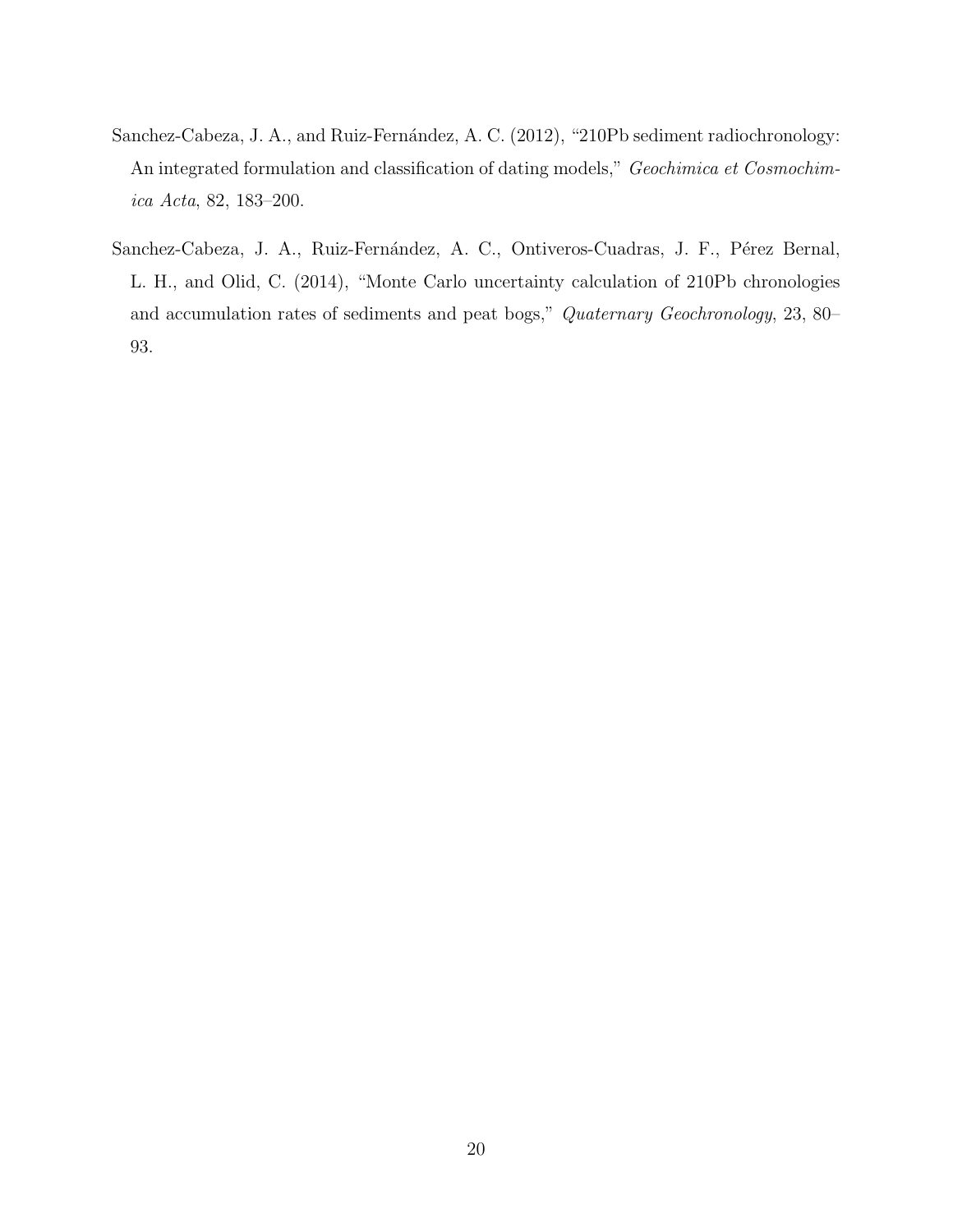## 8 Data

| Depth            | $^{210}Pb$ | $\sigma(^{210}Pb)$ | Density $(\rho)$ | Depth  | $^{210}Pb$ | $\sigma(^{210}Pb)$ | Density $(\rho)$ |
|------------------|------------|--------------------|------------------|--------|------------|--------------------|------------------|
| $\,cm$           | Bq/kg      | $\sigma(Bq/kg)$    | $g/cm^2$         | cm     | Bq/kg      | $\sigma(Bq/kg)$    | $g/cm^2$         |
| $\mathbf{1}$     | 371.730    | 11.900             | 0.045            | 18     | 279.320    | 11.140             | 0.045            |
| $\overline{2}$   | 456.390    | $15.080\,$         | 0.047            | 19     | 243.820    | 9.940              | 0.045            |
| $\boldsymbol{3}$ | 454.240    | 17.110             | 0.051            | $20\,$ | 246.750    | 9.170              | 0.054            |
| $\overline{4}$   | 449.640    | 14.430             | 0.049            | 21     | 351.680    | 13.100             | 0.086            |
| $\bf 5$          | 479.040    | 16.440             | 0.049            | 22     | 281.280    | 11.380             | 0.089            |
| $\,6$            | 490.970    | 16.750             | 0.051            | 23     | 235.300    | 12.720             | 0.099            |
| $\overline{7}$   | 482.120    | 16.780             | 0.050            | 24     | 192.820    | 7.240              | 0.085            |
| 8                | 486.880    | 15.200             | 0.047            | 25     | 94.280     | 4.740              | 0.066            |
| $\boldsymbol{9}$ | 431.580    | 14.830             | 0.048            | 26     | 50.550     | 3.410              | 0.060            |
| 10               | 422.750    | 16.210             | 0.049            | 27     | 36.080     | 2.260              | 0.062            |
| 11               | 315.310    | 13.030             | 0.052            | 28     | 28.710     | 2.100              | 0.055            |
| 12               | 349.770    | 15.220             | 0.047            | 29     | 24.680     | 1.760              | 0.059            |
| 13               | 301.740    | 13.450             | 0.051            | 35     | 11.040     | 1.270              | 0.356            |
| 14               | 284.410    | 10.020             | 0.050            | 40     | 6.240      | 1.010              | 0.414            |
| 15               | 280.580    | 11.620             | 0.053            | 45     | 10.150     | 1.310              | 0.347            |
| 16               | 250.170    | 9.760              | 0.048            | $50\,$ | 7.960      | 1.600              | 0.352            |
| 17               | 267.740    | 12.950             | 0.048            |        |            |                    |                  |

<span id="page-20-0"></span>Table 1: HP1C dataset. This table presents the necessary information to replicate the results from the CRS model as well as from our approach.